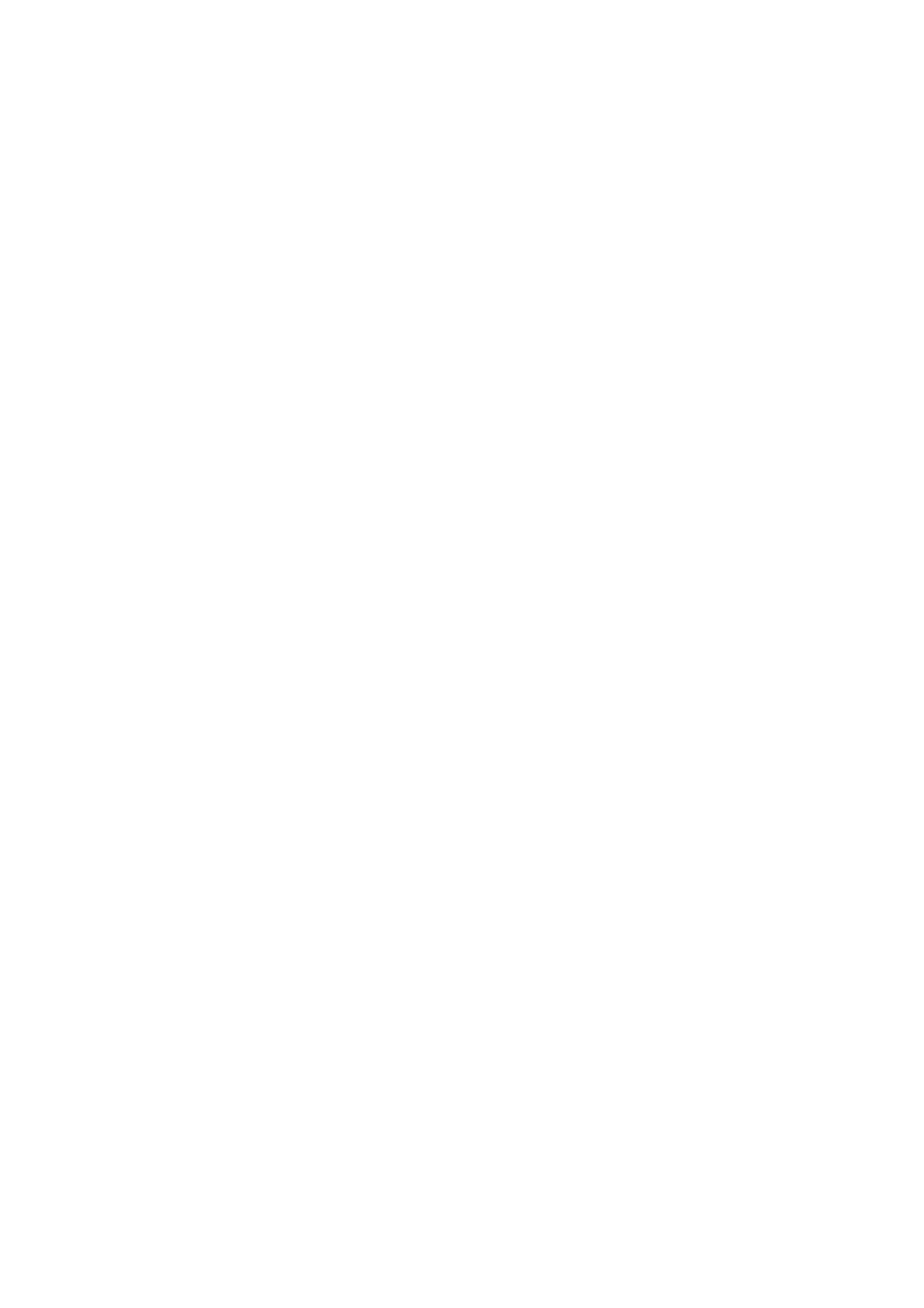# **NO. 13 OF 2011**

# **URBAN AREAS AND CITIES ACT**

### ARRANGEMENT OF SECTIONS

#### PART I – PRELIMINARY

#### *Section*

- 1. Short title and commencement.
- 2. Interpretation.
- 3. Objects and purposes of the Act.

### PART II – CLASSIFICATION AND ESTABLISHMENT OF URBAN AREAS AND

CITIES

- 4. General classification of urban areas and cities.
- 5. Criteria for classifying an area as city.
- 6. Infrastructure in the capital city.
- 7. Conferment of city status.
- 8. Application for Conferment of city status.
- 9. Conferment of municipal status.
- 10. Eligibility for grant of town status.

#### PART III – GOVERNANCE AND MANAGEMENT OF URBAN AREAS AND CITIES

- 11. Principles of governance and management.
- 12. Management of cities and municipalities.
- 13. Boards of cities.
- 14. Boards of municipalities.
- 15. Term of office.
- 16. Vacation of office.
- 17. Chairperson and vice-chairperson of the Boards.
- 18. Removal from office.
- 19. Filling of vacancy.
- 20. Functions of the board.
- 21. Power of boards of cities and municipalities.
- 22. Citizen Fora.
- 23. Ordinary and special meetings of a board.
- 24. Management of information and publicity.
- 25. Remuneration of members of a board.
- 26. Committees of a board.
- 27. Management city county.
- 28. City or municipal manager.
- 29. Appointment of city or municipal manager.
- 30. Qualifications for appointment of city or municipal manager.
- 31. Governance and management of towns.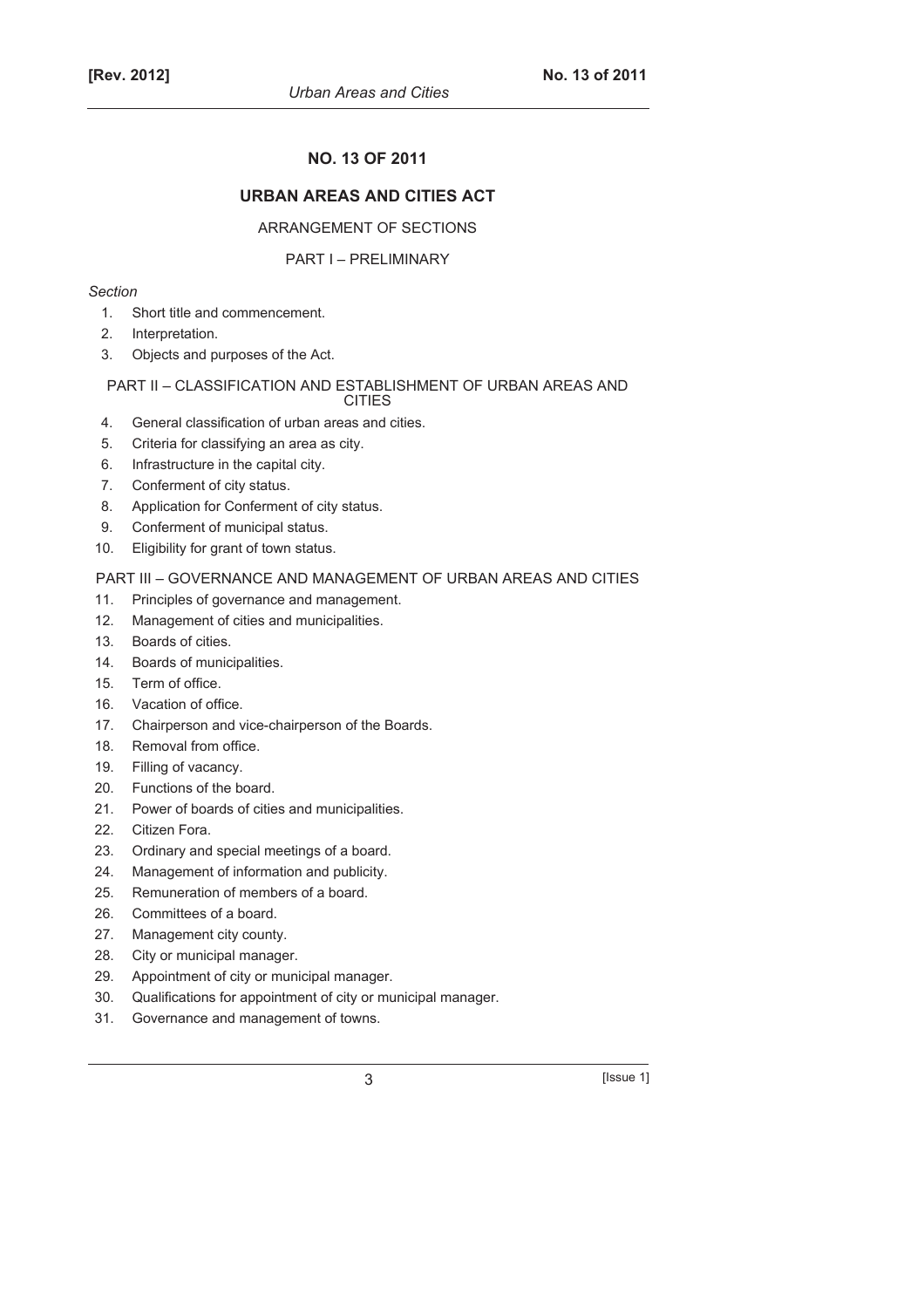### PART IV – DELIVERY OF SERVICES

#### *Section*

- 32. Service delivery by a board.
- 33. Partnership and joint ventures.
- 34. Service delivery in towns.
- 35. Objections by resident.

#### PART V – INTEGRATED DEVELOPMENT PLANNING

- 36. Objectives of integrated urban areas and city development planning.
- 37. Plan to align to county government plans.
- 38. Preparation of integrated city or urban development plans.
- 39. Adoption of an integrated development plan.
- 40. Contents of integrated city and urban area development plan.
- 41. Submission of integrated cities and municipal development plan to the county governor.
- 42. Annual review of integrated and development plan.

#### PART VI – FINANCIAL PROVISIONS

- 43. Funds of a board.
- 44. Financial year.
- 45. Annual estimates.
- 46. Accounts and audit.
- 47. Audit report to be laid before board of town committee.
- 48. Display of audited financial statement.
- 49. Pension Schemes.

### PART VII – MISCELLANEOUS PROVISIONS

- 50. Disclosure of personal interest by officers.
- 51. Board to furnish county executive with copies of proceedings.
- 52. Protection against personal liability.
- 53. Regulations.

#### PART VIII – TRANSITIONAL PROVISIONS

- 54. Assessment and classification of existing urban areas and cities.
- 55. Rights and liabilities.
- 56. Existing bye-laws and orders of local authorities.
- 57. Staff, officers, etc.
- 58. Existing contracts, etc.
- 59. Pending actions and proceedings.

#### **SCHEDULES**

| <b>FIRST SCHEDULE</b> | - CLASSIFICATION OF CITIES AND TOWNS BY<br><b>SERVICES</b>                                            |
|-----------------------|-------------------------------------------------------------------------------------------------------|
|                       | SECOND SCHEDULE – RIGHTS OF. AND PARTICIPATION BY RESIDENTS<br>IN AFFAIRS OF THEIR CITY OR URBAN AREA |
| THIRD SCHEDULE        | - PREPARATION OF AN INTEGRATED PLAN                                                                   |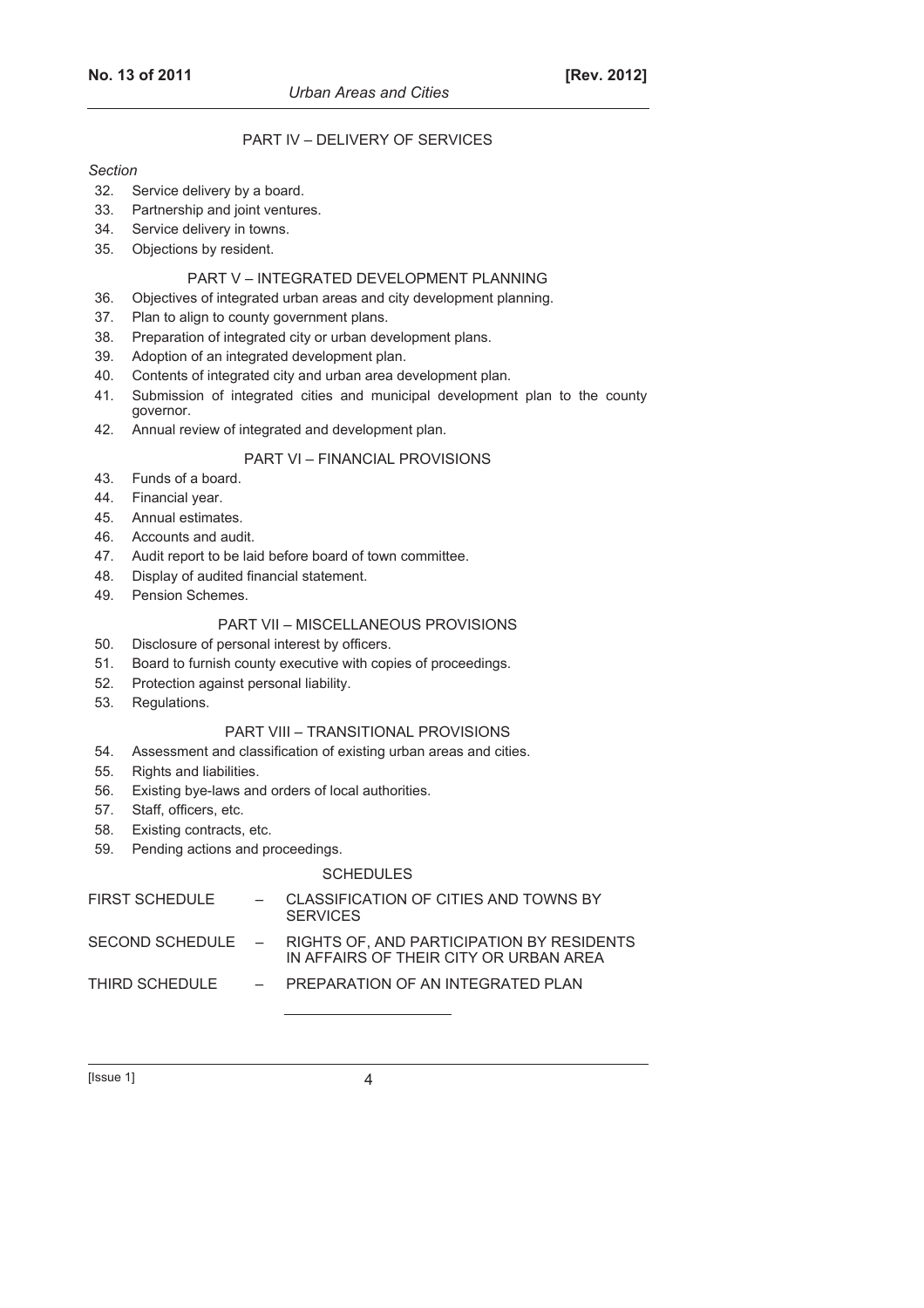#### **NO. 13 OF 2011**

### **URBAN AREAS AND CITIES ACT**

[*Date of Assent: 27th August, 2011.*]

[*Date of Commencement: See Section 1*.]

**AN ACT of Parliament to give effect to Article 184 of the Constitution; to provide for the, classification, governance and management of urban areas and cities; to provide for the criteria of establishing urban areas, to provide for the principle of governance and participation of residents and for connected purposes** 

[Act No. 12 of 2012, Act No. 18 of 2012.]

#### PART I – PRELIMINARY

#### **1. Short title and commencement**

(1) This Act may be cited as the Urban Areas and Cities Act, 2011.

(2) Subject to subsection (3), this Act shall come into operation after the first elections held under the Constitution.

(3) Part VIII of this Act shall come into operation on the repeal of the Local Government Act (Cap. 265).

#### **2. Interpretation**

(1) In this Act, unless the context otherwise requires—

**"board"** means the board of a city or municipality constituted in accordance with section 13 and 14 of this Act;

**"Cabinet Secretary"** means the Cabinet Secretary responsible for matters relating to urban areas and cities;

**"capital city"** means a city conferred with the status of a capital city under this Act;

**"city"** means and area conferred with the status of a city under section 8 of this Act;

**"city county"** means a city which is also a county;

**"Citizen Fora"** means a forum for citizens organised for purposes of participating in the affairs of an urban area or a city under this Act;

**"transition period"** means the period between the commencement of this Act and three years after the first general elections; and

**"urban area"** means a municipality or a town.

(2) Despite subsection (1), until after the first elections under the Constitution, references in this Act to the expression **"**Cabinet Secretary" shall be construed to mean "Minister".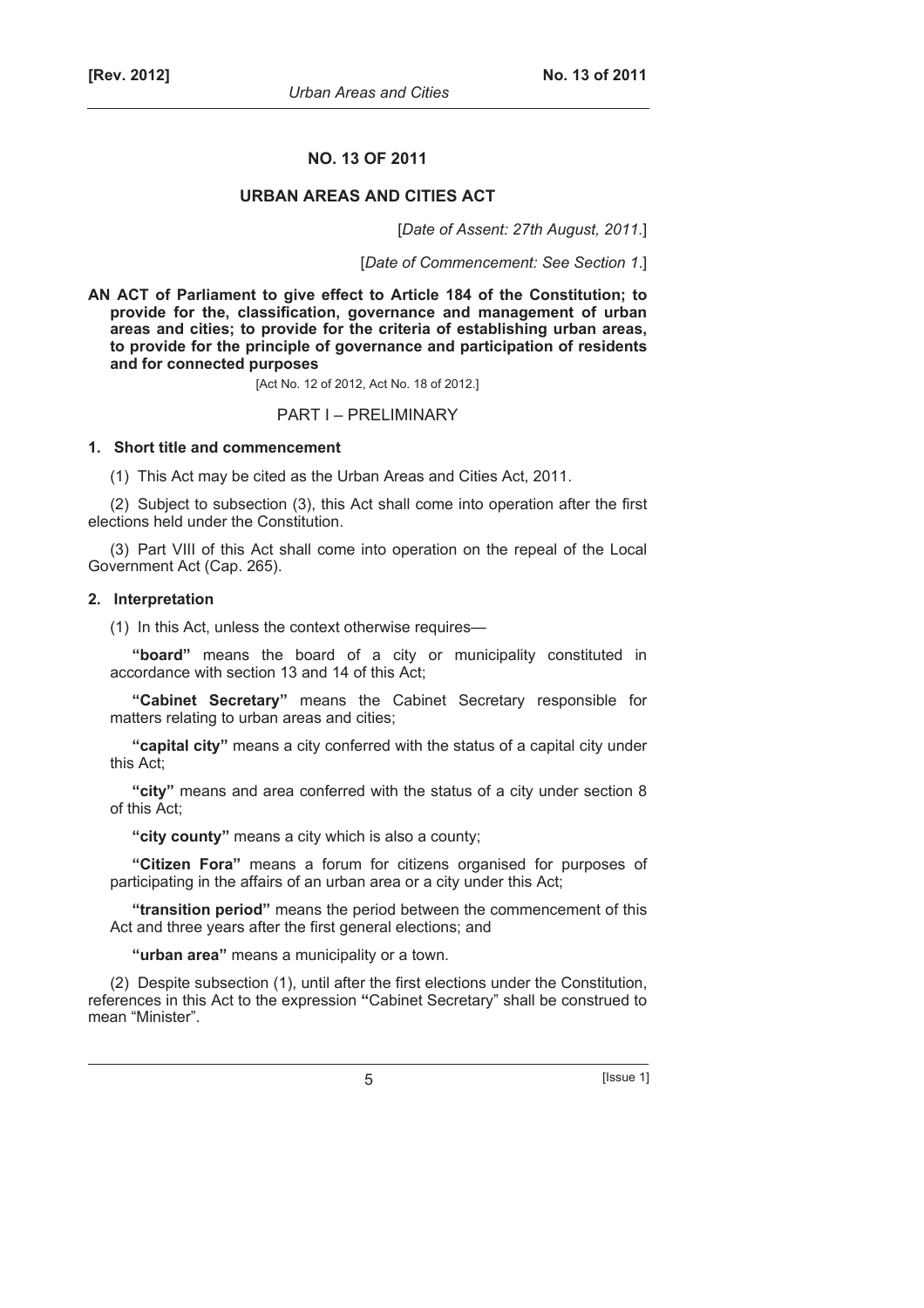### **3. Objects and purposes of the Act**

The objects and purposes of this Act are to establish a legislative framework for—

- (a) classification of areas as urban areas or cities;
- (b) governance and management of urban areas and cities;
- (c) participation by the residents in the governance of urban areas and cities; and
- (d) other matters for the attainment of the objects provided for in paragraphs (a) to (c).

#### PART II – CLASSIFICATION AND ESTABLISHMENT OF URBAN AREAS AND CITIES

#### **4. General classification of urban areas and cities**

An area may be classified as an urban area or city if it satisfies the criteria set out under this Act or any other written law.

#### **5. Criteria for classifying an area as city**

(1) Subject to subsection (3), an urban area may be classified as a city under this Act if the urban area satisfies the following criteria—

- (a) has a population of at least five hundred thousand residents according to the final *gazetted* results of the last population census carried out by an institution authorized under any written law, preceding the application for grant of city status;
- (b) has an integrated urban area or city development plan in accordance with this Act;
- (c) has demonstrable capacity to generate sufficient revenue to sustain its operation;
- (d) has demonstrable good system and records of prudent management;
- (e) has the capacity to effectively and efficiently deliver essential services to its residents as provided in the First Schedule;
- (f) has institutionalised active participation by its residents in the management of its affairs;
- (g) has infrastructural facilities, including but not limited to roads, street lighting, markets and fire stations, and an adequate capacity for disaster management; and
- (h) has a capacity for functional and effective waste disposal.

(2) Nothing in this section may preclude an area from being conferred with the status of special purpose city under this Act if it has significant cultural, economic or political importance.

[Act No. 12 of 2012, Sch.]

### **6. Management and infrastructure in the capital city**

(1) The capital city of Kenya is Nairobi.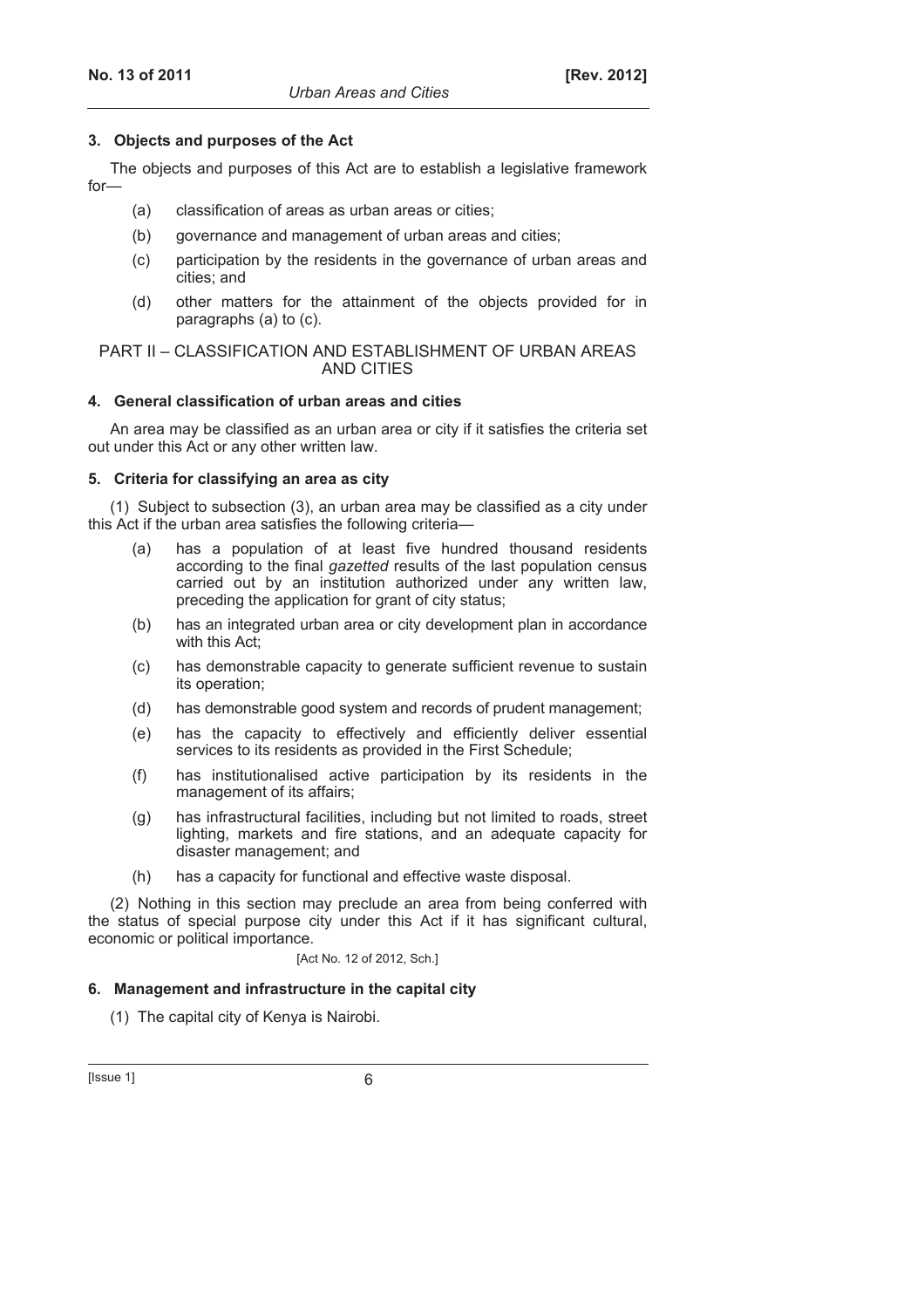(2) The capital city shall be governed and managed in the same manner as a county government.

(3) The capital city shall provide infrastructure necessary to sustain the following—

- (a) the seat of the national government;
- (b) offices of diplomatic missions;
- (c) efficient transport network connecting to rural areas, towns and other local, regional and international cities; and
- (d) commerce and industry.

(4) The capital city shall decentralise its functions and the provisions of its services to the extent that it is efficient and practicable to do so.

(5) Subject to subsection (2), the two levels of government shall enter into an agreement regarding the performance of functions and delivery of services by the capital city.

(6) An agreement entered into under subsection (5) may provide for—

- (a) the administrative structure of the capital city, subject to the provisions of this Act;
- (b) funding of operations and activities of the capital city;
- (c) the joint projects to be undertaken by both governments in the capital city;
- (d) dispute resolution mechanisms; and
- (e) such other information as the two levels of government may determine.

#### **7. Conferment of city status**

The President may, on the resolution of the Senate, confer the status of a city on a municipality that meets the criteria set out in section 5, by grant of a charter in the prescribed form.

#### **8. Application for conferment of city status**

(1) The board of a municipality may, upon a resolution, apply to the county executive committee for consideration for the conferment of city status.

(2) Where the executive committee approves the application, the county governor shall constitute an *ad hoc* committee to consider the recommendation and advise as appropriate.

(3) The *ad hoc* committee shall comprise of relevant professionals in good standing nominated by the following institutions taking account of regional, ethnic and gender diversity and representation of persons with disability―

- (a) the Institution of Surveyors of Kenya;
- (b) the Kenya Institute of Planners;
- (c) the Architectural Association of Kenya;
- (d) the Law Society of Kenya;
- (e) an association of urban areas and cities;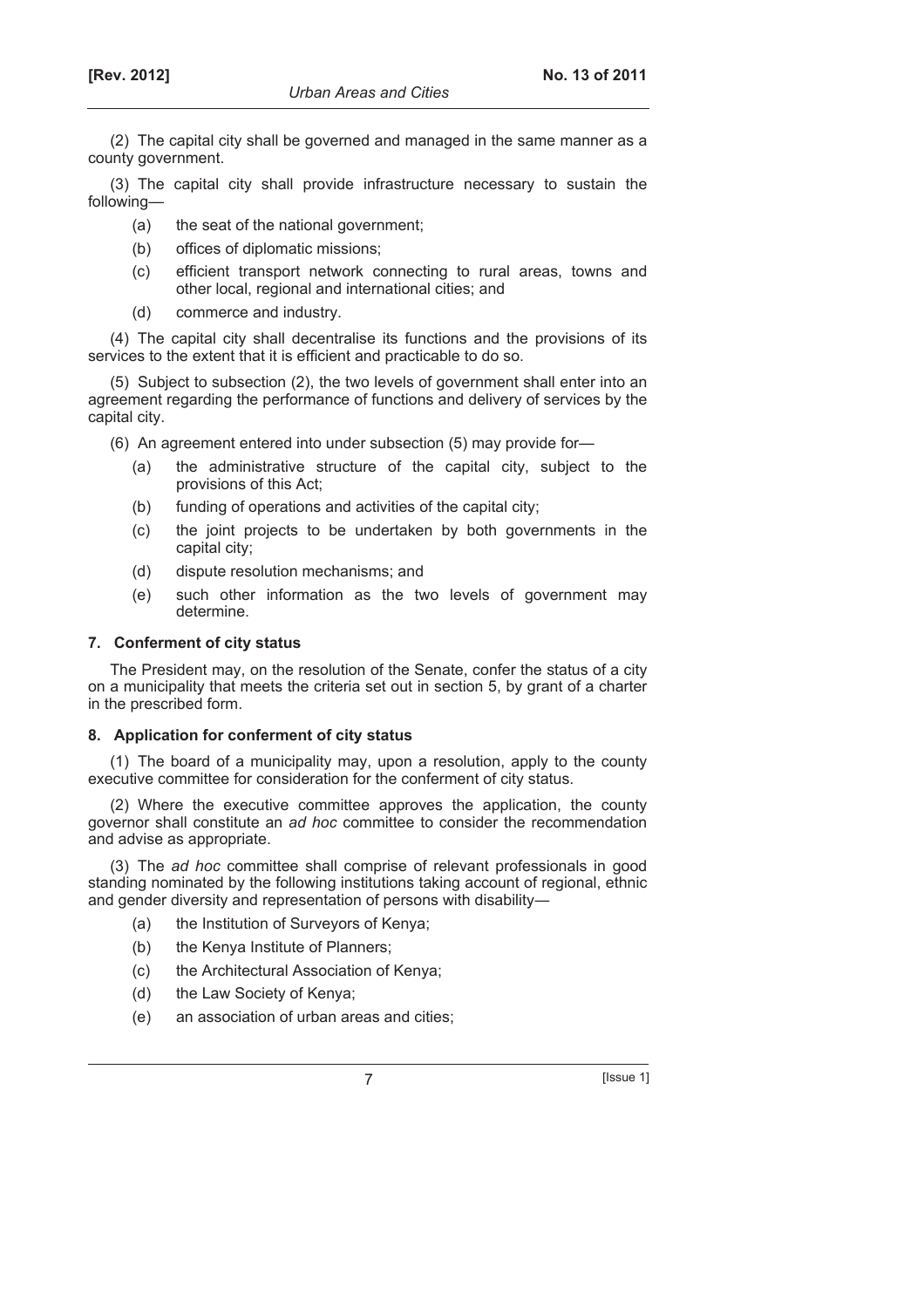- (f) the Institute of Certified Public Accountants of Kenya; and
- (g) the business community.

(4) Where the *ad hoc* committee under subsection (2) determines that the municipality under review meets the requisite criteria for classification as a city, the county governor shall transmit the recommendation to the county assembly for approval.

(5) Where the county assembly approves the recommendation for conferment of city status to a municipality under this section, the clerk of the county assembly shall transmit the resolution to the senate for consideration.

(6) Where the senate approves the recommendation, the clerk of the senate shall forward the resolution to the President for conferment of city status on the municipality.

[Act No. 12 of 2012. Sch.]

#### **9. Conferment of municipal status**

(1) The county governor may, on the resolution of the county assembly, confer the status of a municipality on a town that meets the criteria set out in subsection (3), by grant of a charter in the prescribed form.

(2) The procedure set out under section 8 (1) to (4) shall apply with necessary modifications to the conferment of municipal status to a town, except that the conferment shall be done by the county governor.

(3) A town is eligible for the conferment of municipal status under this Act if the town satisfies the following criteria—

- (a) has a population of at least two hundred and fifty thousand residents according to the final *gazetted* results of the last population census carried out by an institution authorized under any written law, preceding the grant;
- (b) has an integrated development plan in accordance with this Act;
- (c) has demonstrable revenue collection or revenue collection potential;
- (d) has demonstrable capacity to generate sufficient revenue to sustain its operations.
- (e) has the capacity to effectively and efficiently deliver essential services to its residents as provided in the First Schedule;
- (f) has institutionalised active participation by its residents in the management of its affairs;
- (g) has sufficient space for expansion;
- (h) has infrastructural facilities, including but not limited to street lighting, markets and fire stations; and
- (i) has a capacity for functional and effective waste disposal.

#### **10. Eligibility for grant of a town status**

(1) The county governor may, in consultation with the committee constituted under section  $8(2)$ , confer the status of a town on an area that meets the criteria set out in subsection (2).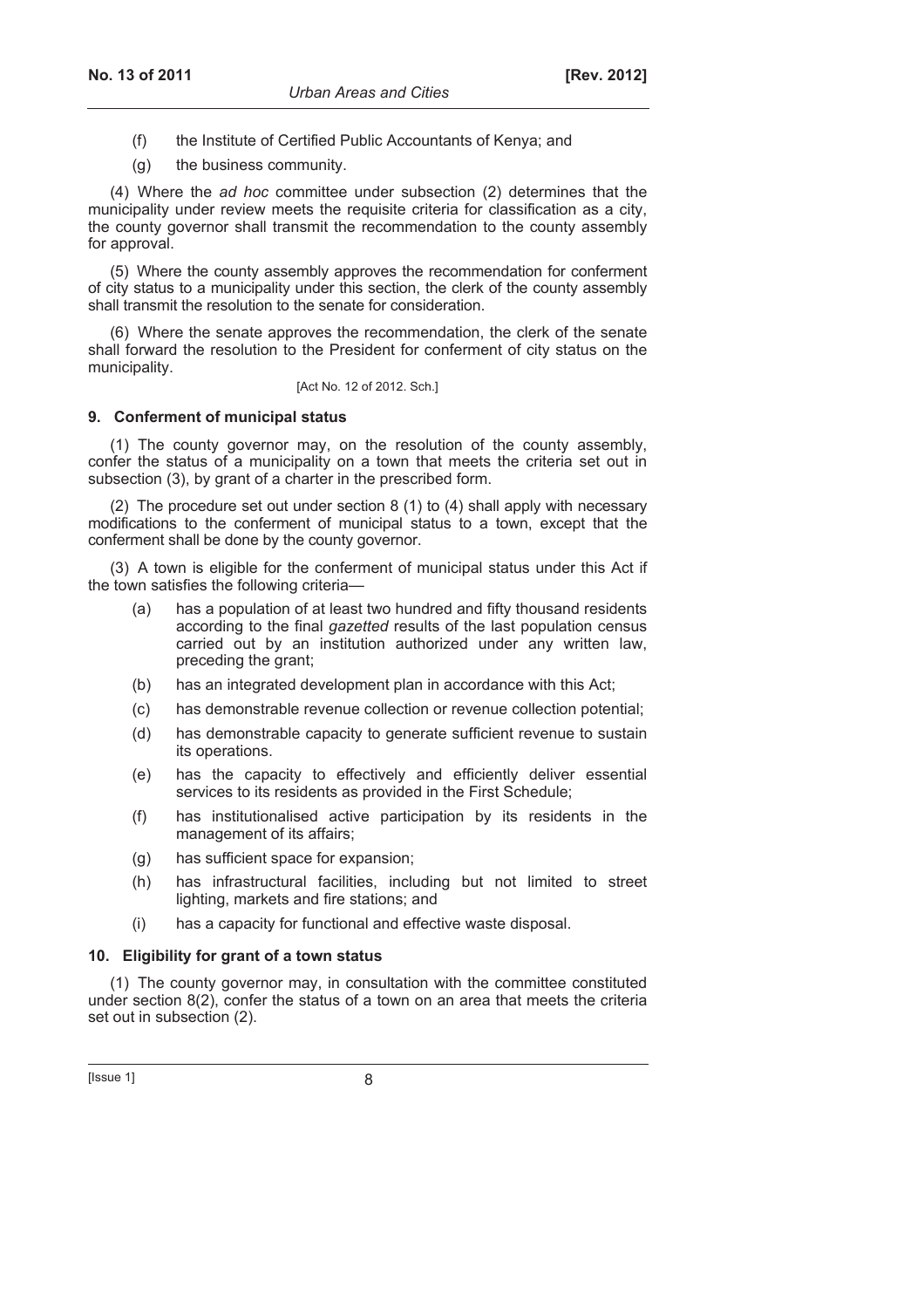(2) An area shall be eligible for the grant of the status of a town under this Act if it has―

- (a) a population of at least ten thousand residents according to the final *gazetted* results of the latest population census carried out by an institution authorized under any written law, preceding the grant;
- (b) demonstrable economic, functional and financial viability;
- (c) the existence of an integrated development plan in accordance with this Act;
- (d) the capacity to effectively and efficiently deliver essential services to its residents as provided in the First Schedule; and
- (e) sufficient space for expansion.

# PART III – GOVERNANCE AND MANAGEMENT OF URBAN AREAS AND CITIES

# **11. Principles of governance and management**

The governance and management of urban areas and cities shall be based on the following principles—

- (a) recognition and respect for the constitutional status of county governments;
- (b) recognition of the principal and agency relationship between the boards of urban areas and cities and their respective county governments including—
	- (i) the carrying out by a board of such functions as may be delegated by the county government;
	- (ii) financial accountability to the county government; and
	- (iii) the governance by each board for and on behalf of the county government;
- (c) promotion of accountability to the county government and residents of the urban area or city;
- (d) institutionalised active participation by its residents in the management of the urban area and city affairs;
- (e) efficient and effective service delivery; and
- (f) clear assignment of functions.

# **12. Management of cities and municipalities**

(1) The management of a city and municipality shall be vested in the county government and administered on its behalf by—

- (a) a board constituted in accordance with section 13 or 14 of this Act;
- (b) a manager appointed pursuant to section 28; and
- (c) such other staff or officers as a the county public service may determine.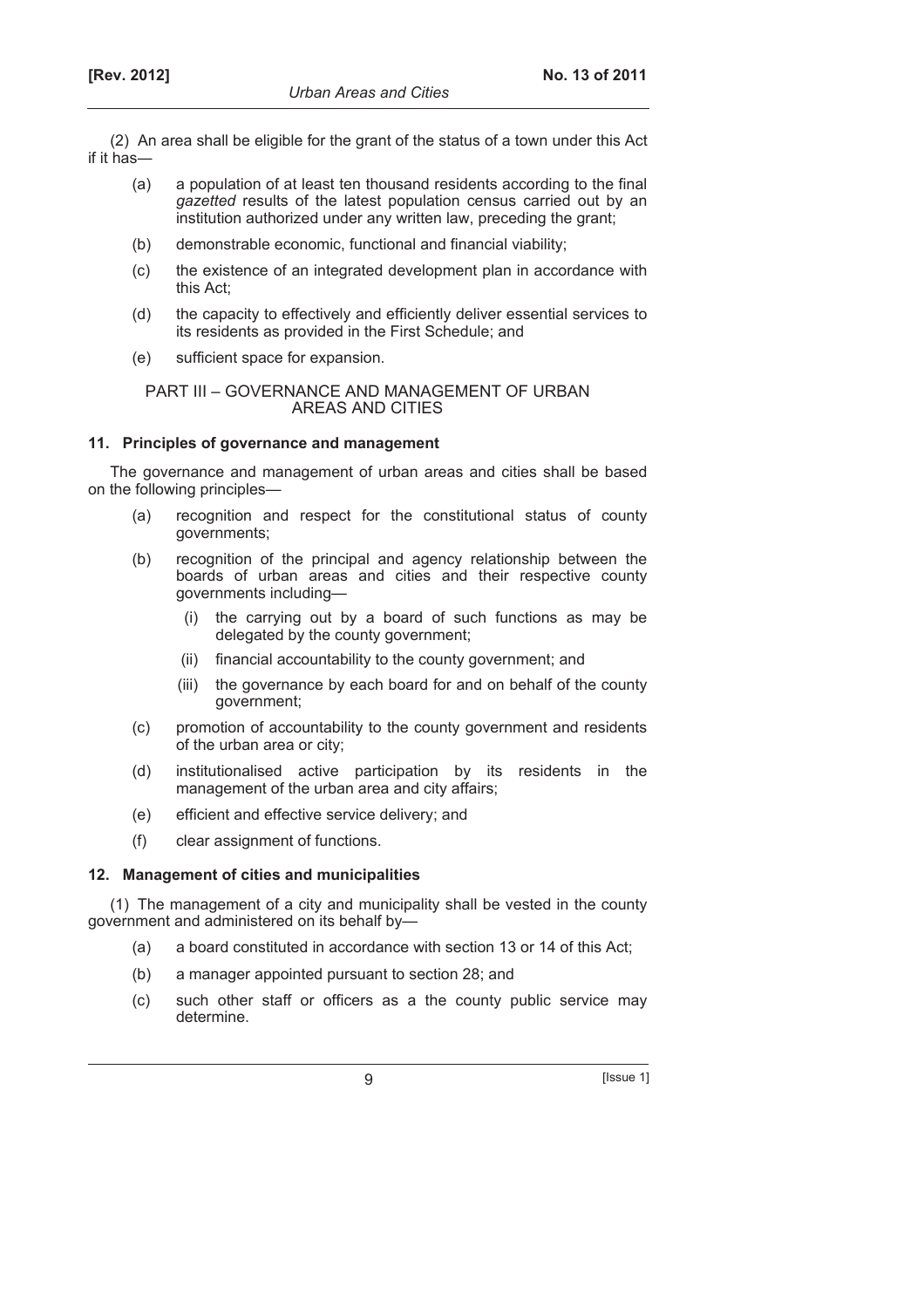(2) The board of an area granted the status of a city or municipality under this Act shall be a body corporate with perpetual succession and a common seal and shall, in its corporate name, be capable of—

- (a) suing and being sued;
- (b) taking, purchasing or otherwise acquiring, holding, charging or disposing of movable and immovable property;
- (c) borrowing money or making investments;
- (d) entering into contracts; and
- (e) doing or performing all other acts or things for the proper performance of its functions in accordance with this Act or any other written law which may lawfully be done or performed by a body corporate.

(3) The governance and management of a city county shall be in accordance with the law relating to county governments.

### **13. Boards of cities**

(1) A board of a city shall consist of not more than eleven members, six of whom shall be appointed through a competitive process by the county executive committee, with the approval of the county assembly.

(2) Of the members referred to in subsection (1), at least five shall be nominated by—

- (a) an umbrella body representing professional associations in the area;
- (b) an association representing the private sector in the area;
- (c) a cluster representing registered associations of the informal sector in the area;
- (d) a cluster representing registered neighbourhood associations in the area; and
- (e) an association of urban areas and cities,

and appointed by the county executive committee with the approval of the county assembly.

(3) The executive committee shall, while appointing members of the board, ensure gender equity, representation of persons with disability, youth and marginalised groups.

(4) A person shall not be appointed a member of the board unless that person―

- (a) is a citizen of Kenya;
- (b) is ordinarily resident or has a permanent dwelling in the city;
- (c) carries on business in the city; or
- (d) has lived in the city for at least five years.

### **14. Boards of Municipalities**

The provisions of section 13 shall apply with respect to the board of a municipality except that such board shall comprise nine members of whom four shall be appointed and five elected in the prescribed manner.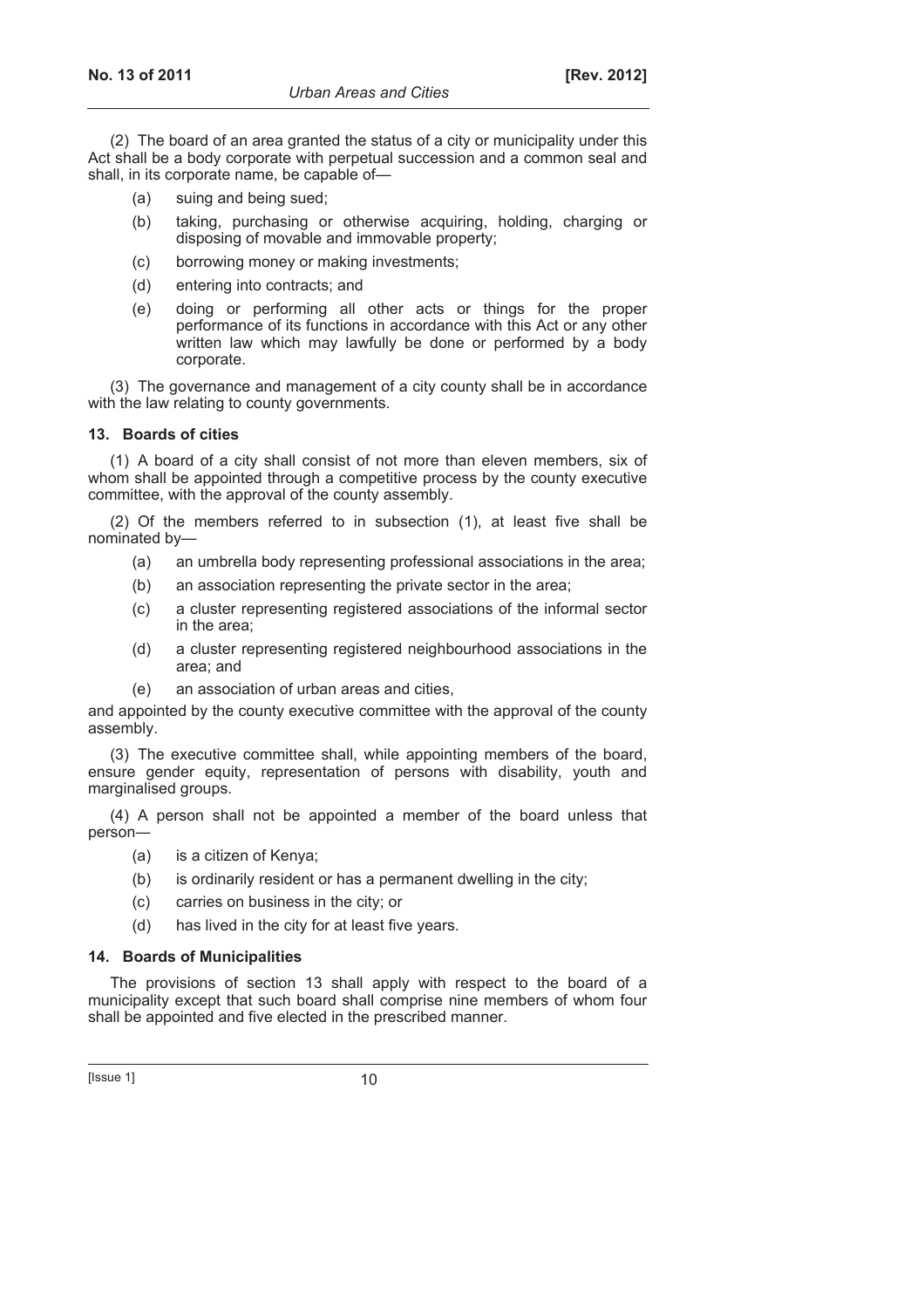# **15. Term of office**

A member of a board shall hold office for a term of five years, on a part-time basis.

# **16. Vacation of office**

A member of a board shall cease to hold office if the member—

- (a) is unable to perform the functions of the office by reason of mental or physical infirmity;
- (b) is declared or becomes bankrupt or insolvent;
- (c) is convicted of a criminal offence and sentenced to a term of imprisonment of six months or more;
- (d) resigns in writing to the county governor;
- (e) without reasonable cause, the member is absent from three consecutive meetings of the board or committee within one financial year;
- (f) is found guilty of professional misconduct by the relevant professional body;
- (g) is disqualified from holding a public office under the Constitution;
- (h) is convicted of an offence and is sentenced to imprisonment for a term of six months or more;
- (i) in any particular case, the member fails to declare his or her interest in any matter being considered or to be considered by the board or committee;
- (j) engages in any gross misconduct; or
- (k) dies.

[Act No. 12 of 2012, Sch.]

# **17. Chairperson and vice-chairperson of the Board**

(1) Subject to subsection (2), there shall be a chairperson and vice-chairperson for each board.

(3) The chairperson and the vice chairperson shall be elected by the members of the board from among themselves during the first meeting of the board, and subsequently whenever a vacancy arises and shall be of opposite gender.

(4) The chairperson and vice chairperson shall hold office for a term of five years.

(5) The chairperson shall—

- (a) except in the case of a city county, be the head of the board;
- (b) chair meetings of the board;
- (c) perform such duties as may be delegated by the board.

(6) The vice chairperson shall, in the absence of the chairperson, perform the functions of chairperson and shall perform such other functions as may be delegated by the chairperson or the board.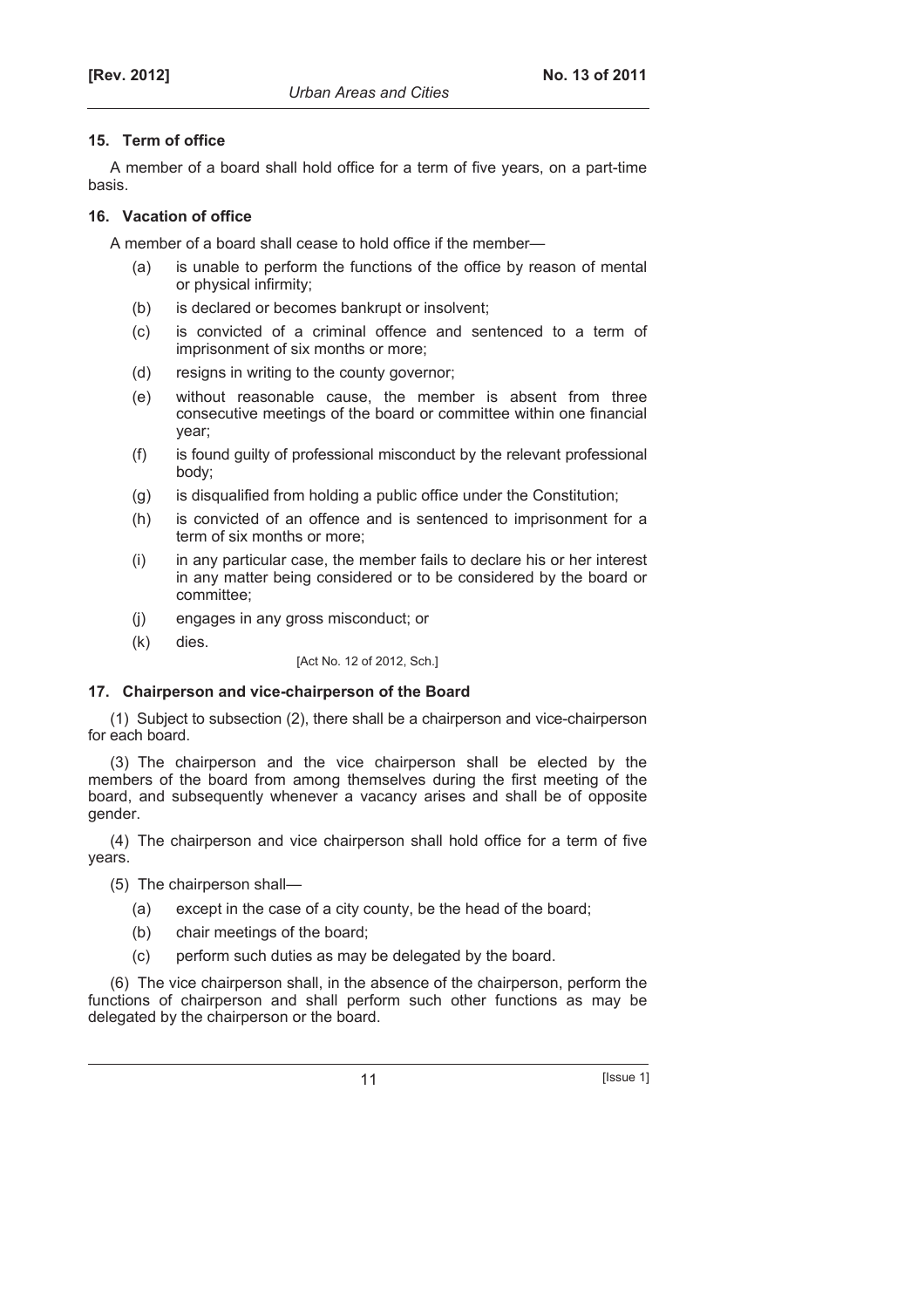#### **18. Removal from office**

(1) A person may be removed from the office of chairperson, vice chairperson or a member of the board on any of the grounds provided under section 16 (a), (b), (c), (e), (f), (g), (h), (i) and (j)—

- (a) A person may be removed under subsection (1);
- (b) by the county governor;
- (c) by the board, supported by the vote of at least two-thirds of the members of the board; or
- (d) upon petition by the residents of a city or municipality.

(3) A resident of a city or municipality may file a writing petition with a board for the removal of a chairperson or vice chairperson.

(4) The procedure for the removal or petition for removal of a chairperson or vice chairperson under subsections (1) and (2) shall be provided by regulations.

#### **19. Filling of vacancy**

A vacancy in the office of a chairperson, vice chairperson or a member of the board shall, with necessary modification, be filled in accordance with section 13 or 17 of this Act as the case may be.

#### **20. Functions of a board**

(1) Subject to the provisions of this Act a board of a city or municipality shall—

- (a) oversee the affairs of the city or municipality;
- (b) develop and adopt policies, plans, strategies and programmes, and may set targets for delivery of services;
- (c) formulate and implement an integrated development plan;
- (d) control land use, land sub-division, land development and zoning by public and private sectors for any purpose, including industry, commerce, markets, shopping and other employment centres, residential areas, recreational areas, parks, entertainment, passenger transport, agriculture, and freight and transit stations within the framework of the spatial and master plans for the city or municipality as may be delegated by the county government;
- (e) as may be delegated by the county government, promote and undertake infrastructural development and services within the city or municipality;
- (f) develop and manage schemes, including site development in collaboration with the relevant national and county agencies;
- (g) maintain a comprehensive database and information system of the administration and provide public access thereto upon payment of a nominal fee to be determined by the board;
- (h) administer and regulate its internal affairs;
- (i) implement applicable national and county legislation;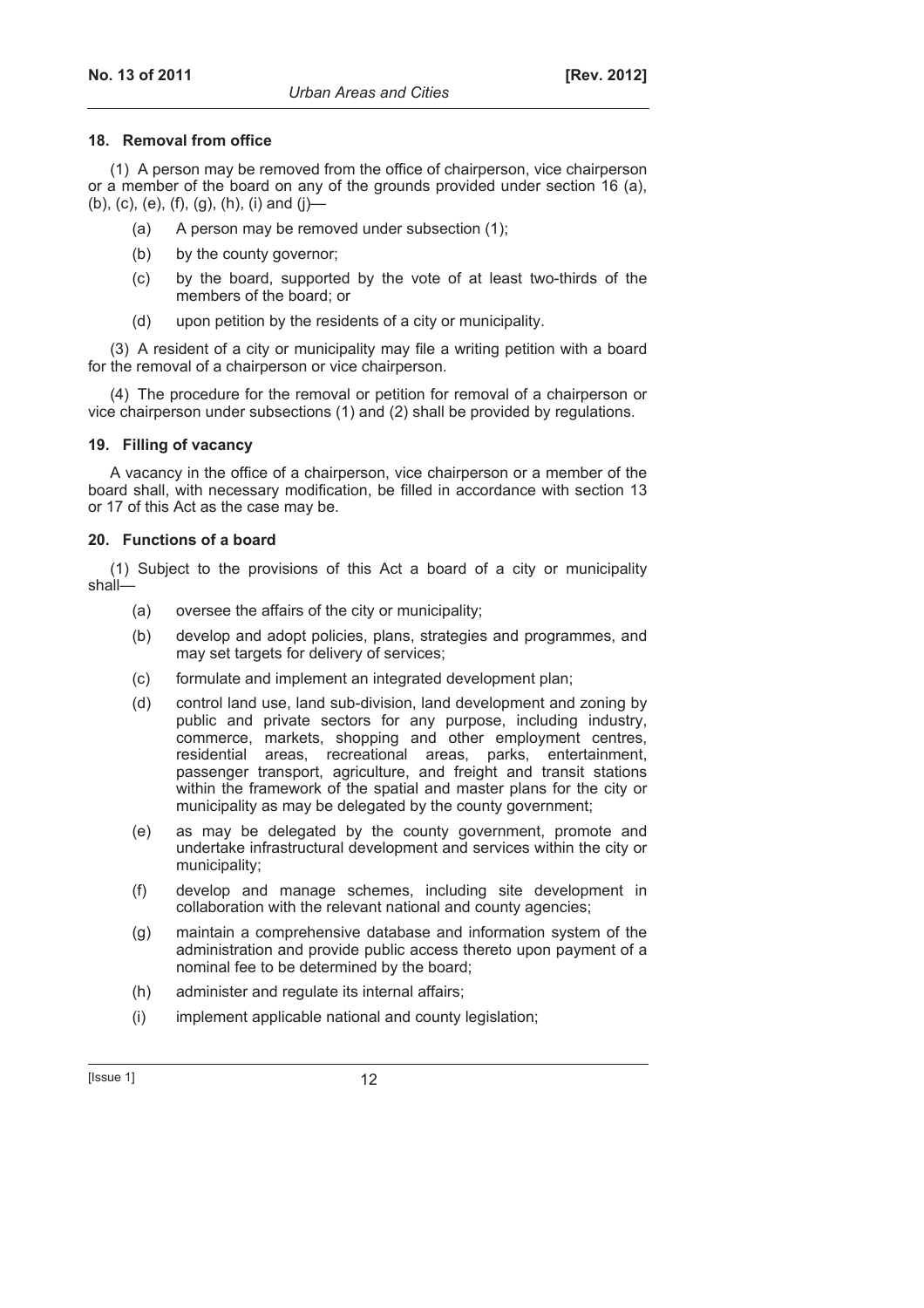- (j) enter into such contracts, partnerships or joint ventures as it may consider necessary for the discharge of its functions under this Act or other written law;
- (k) monitor and, where appropriate, regulate city and municipal services where those services are provided by service providers other than the board of the city or municipality;
- (l) prepare and submit its annual budget estimates to the relevant County Treasury for consideration and submission to the County Assembly for approval as part of the annual County Appropriation Bill;
- (m) as may be delegated by the county government, collect rates, taxes levies, duties, fees and surcharges on fees;
- (n) settle and implement tariff, rates and tax and debt collection policies as delegated by the county government;
- (o) monitor the impact and effectiveness of any services, policies, programmes or plans;
- (p) establish, implement and monitor performance management systems;
- (q) promote a safe and healthy environment;
- (r) facilitate and regulate public transport; and
- (s) perform such other functions as may be delegated to it by the county government or as may be provided for by any written law.

(2) The functions performed by the board of a city or municipality under this Act shall, in the case of a town, be performed by a committee appointed by the county governor and approved by the county assembly.

[Act No. 18 of 2012, Sch.]

### **21. Powers of boards of cities and municipalities**

(1) Subject to the Constitution and any other written law, the board of a city or municipality shall, within its area of jurisdiction—

- (a) exercise executive authority as delegated by the county executive;
- (b) ensure provision of services to its residents;
- (c) impose such fees, levies and charges as may be authorised by the county government for delivery of services by the municipality or the city;
- (d) promote constitutional values and principles;
- (e) ensure the implementation and compliance with policies formulated by both the national and county government;
- (f) make bye-laws or make recommendations for issues to be included in bye-laws;
- (g) ensure participation of the residents in decision making, its activities and programmes in accordance with the Schedule to this Act; and
- (h) exercise such other powers as may be delegated by the county executive committee.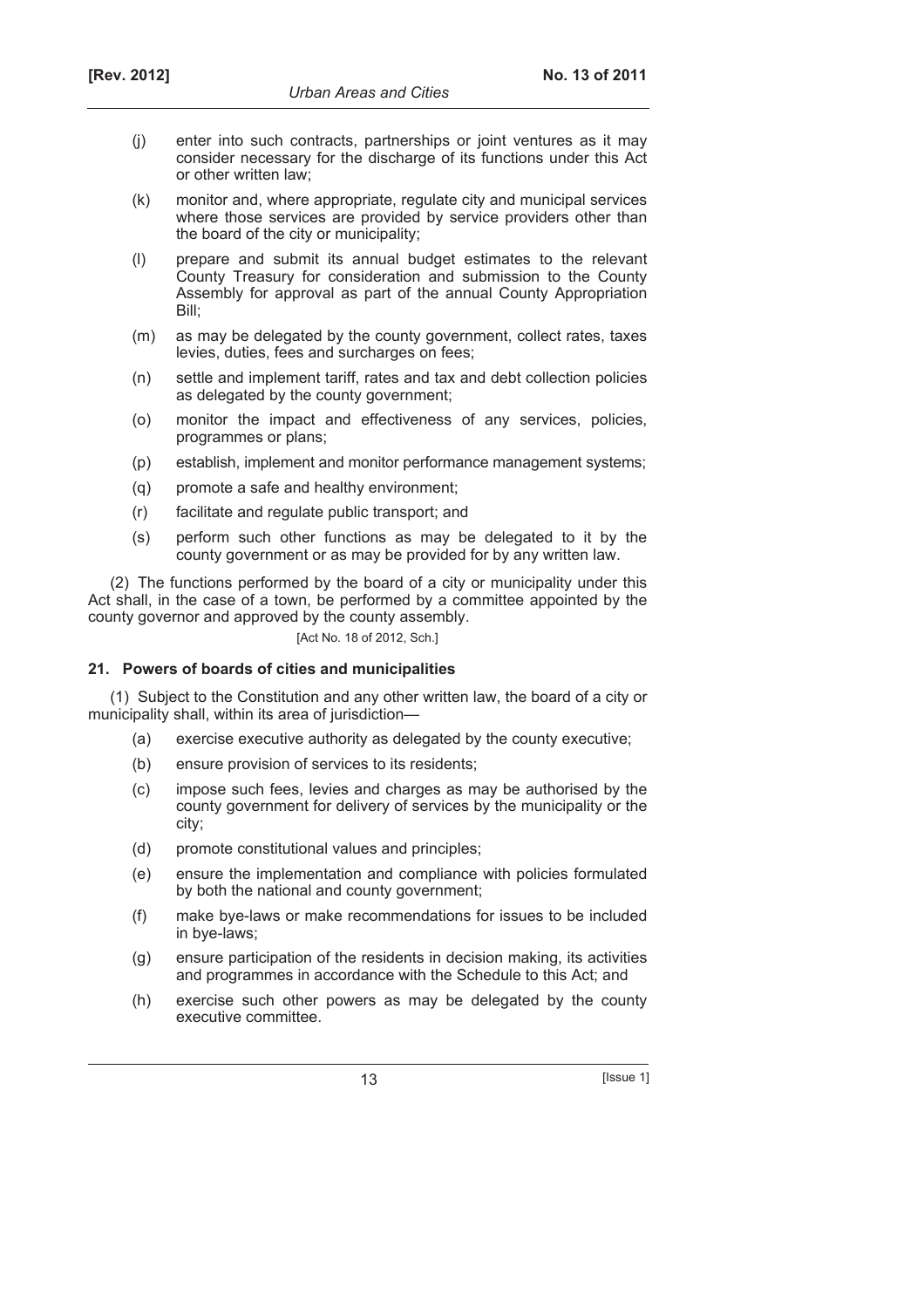(2) Notwithstanding any other provision in this Act, the board of a city or municipality shall exercise such executive authority as may be delegated by the county executive committee for the necessary performance of its functions under this Act.

# **22. Citizen Fora**

(1) Subject to the Second Schedule, residents of a city, municipality or town may―

- (a) deliberate and make proposals to the relevant bodies or institutions on—
	- (i) the provision of services;
	- (ii) proposed issues for inclusion in county policies and county legislation;
	- (iii) proposed national policies and national legislation;
	- (iv) the proposed annual budget estimates of the county and of the national government;
	- (v) the proposed development plans of the county and of the national government; and
	- (vi) any other matter of concern to the citizens;
- (b) plan strategies for engaging the various levels and units of government on matters of concern to citizens;
- (c) monitor the activities of elected and appointed officials of the urban areas and cities, including members of the board of an urban area or city; and
- (d) receive representations, including feedback on issues raised by the county citizens, from elected and appointed officials.

(2) A board shall invite petitions and representations from the Citizen Fora with regard to the administration and management of the affairs within an urban area or city under its jurisdiction.

(3) A board shall make recommendations on the manner in which issues raised at the Citizen Fora, if any, may be addressed and shall accordingly pass the recommendations to the manager for implementation.

(4) The manager shall make a report on the decision made in respect of a petition or presentation made by a citizen fora and reasons for such decision.

# **23. Ordinary and special meetings of a board**

(1) A board shall hold its sittings to transact the business of the board once every three months.

(2) Notwithstanding subsection (1), the chairperson may, and upon request in writing by at least one-third of the members of the board shall, convene a special meeting to transaction any urgent business of the board.

# **24. Management of information and publicity**

(1) A board shall publish and publicise important information within its mandate affecting the city or urban area.

 $[|$  Issue 1 $]$  14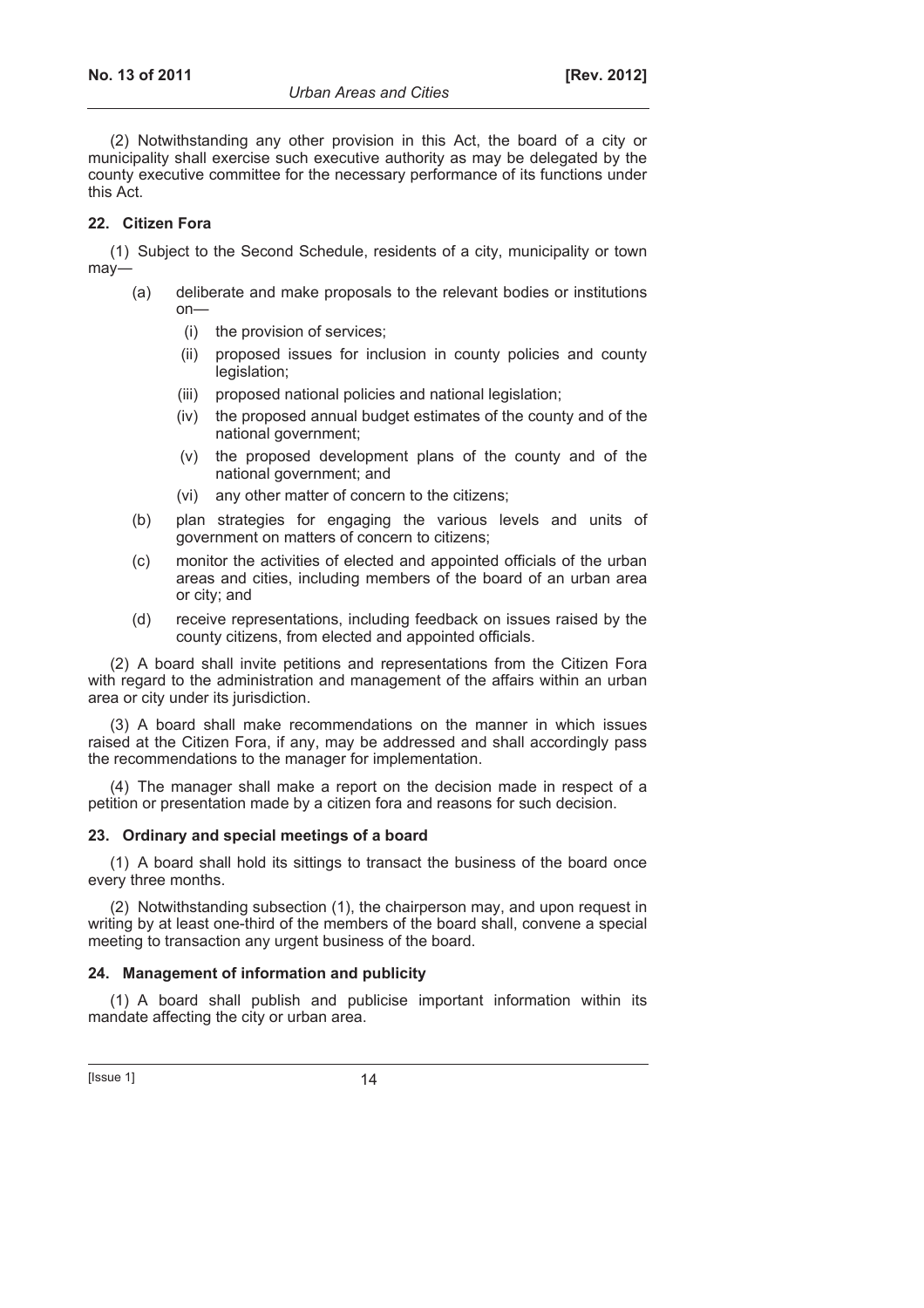- (2) A request for information in the public interest by a citizen—
	- (a) shall be addressed to the manager or administrator or such other person as the board or committee may for that purpose designate, and may be subject to the payment of a reasonable fee in instances where the board or committee incurs an expense in providing the information; and
	- (b) may be subject to confidentiality requirements of the board.

(3) Subject to Article 35 of the Constitution, the board or committee may decline to give information to an applicant where—

- (a) the request is unreasonable in the circumstances;
- (b) the information requested is at a deliberative stage by the board or committee;
- (c) the applicant fails to pay the prescribed fee; or
- (d) the applicant fails to satisfy any confidentiality requirements by the board or committee.

(4) The right of access to information under Article 35 of the Constitution shall be regulated in accordance with the nature and extent specified under this section.

(5) Every member and employee of the board or committee shall sign a confidentiality agreement.

(6) The board or committee shall, in such manner as it considers appropriate, publish a notice for public information specifying—

- (a) the location of all its offices; and
- (b) its address or addresses, telephone numbers and other means of communication or contact with the board or committee. [Act No. 12 of 2012, Sch.]

### **25. Remuneration of members of a board**

The chairperson, vice chairperson and members of a board or town committee shall not receive a salary from the board or town committee but shall be paid such allowances and benefits as the county executive committee shall, with the approval of the county assembly, and on the advice of the Salaries and Remuneration Commission, determine.

[Act No. 12 of 2012, Sch.]

# **26. Committees of a board**

A board may—

- (a) establish such committees for any general or special purpose which, in its opinion, would regulate or manage its affairs more efficiently and as may be necessary for the performance of its functions under this Act;
- (b) delegate to such committee such functions as are necessary for the efficient performance of its duties in respect to the whole or any part of the area under the jurisdiction of a board; and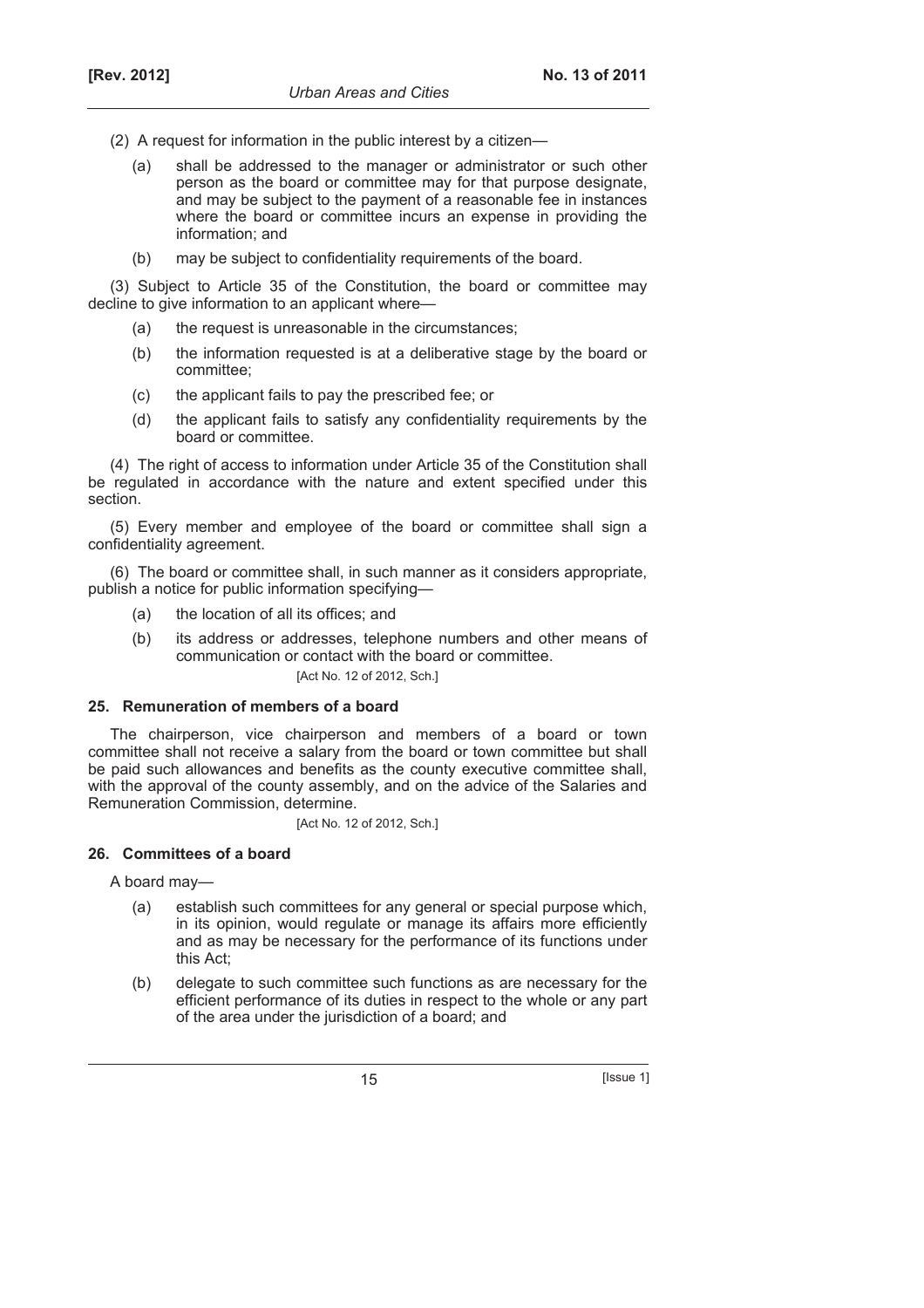(c) include persons who are not members of the board in any committee.

### **27. Management of city county**

A city county shall be governed and managed in the same manner as a county government.

### **28. City or municipal manager**

There shall be a city or municipal manager for every city or municipality established under this Act, who shall implement the decisions and functions of the board and shall be answerable to the board.

### **29. Appointment of city or municipal manager**

A city or municipal manager shall be competitively recruited and appointed by an institution responsible for recruiting public servants in the county.

# **30. Qualifications for appointment of city or municipal manager**

(1) Subject to Article 232 of the Constitution, a person shall qualify to be appointed as city or municipal manager if the person—

- (a) is a citizen of Kenya;
- (b) holds a degree from a university recognised in Kenya or its equivalent; and
- (c) has proven experience of not less than five years in administration or management either in the public or private sector.

(2) In appointing a manager under subsection (1) the body responsible for county public service shall ensure―

- (a) gender equity;
- (b) the inclusion of minorities and marginalised communities; and
- (c) the person satisfies the requirements of Chapter six of the Constitution.

### **31. Governance and management of towns**

(1) An area granted the status of a town under this Act shall not be a body corporate.

(2) There shall be an administrator for every town established under this Act.

(3) The administrator of a town shall perform such functions as the committee appointed under section 20 (2) may determine.

(4) Section 29 and 30 of this Act shall apply to the appointment of an administrator.

### PART IV – DELIVERY OF SERVICES

### **32. Service delivery by a board**

(1) Subject to Article 187 (2) (a) of the Constitution, a board shall, on behalf of the county government, deliver such services as may be specified under this Act or any other national or county legislation.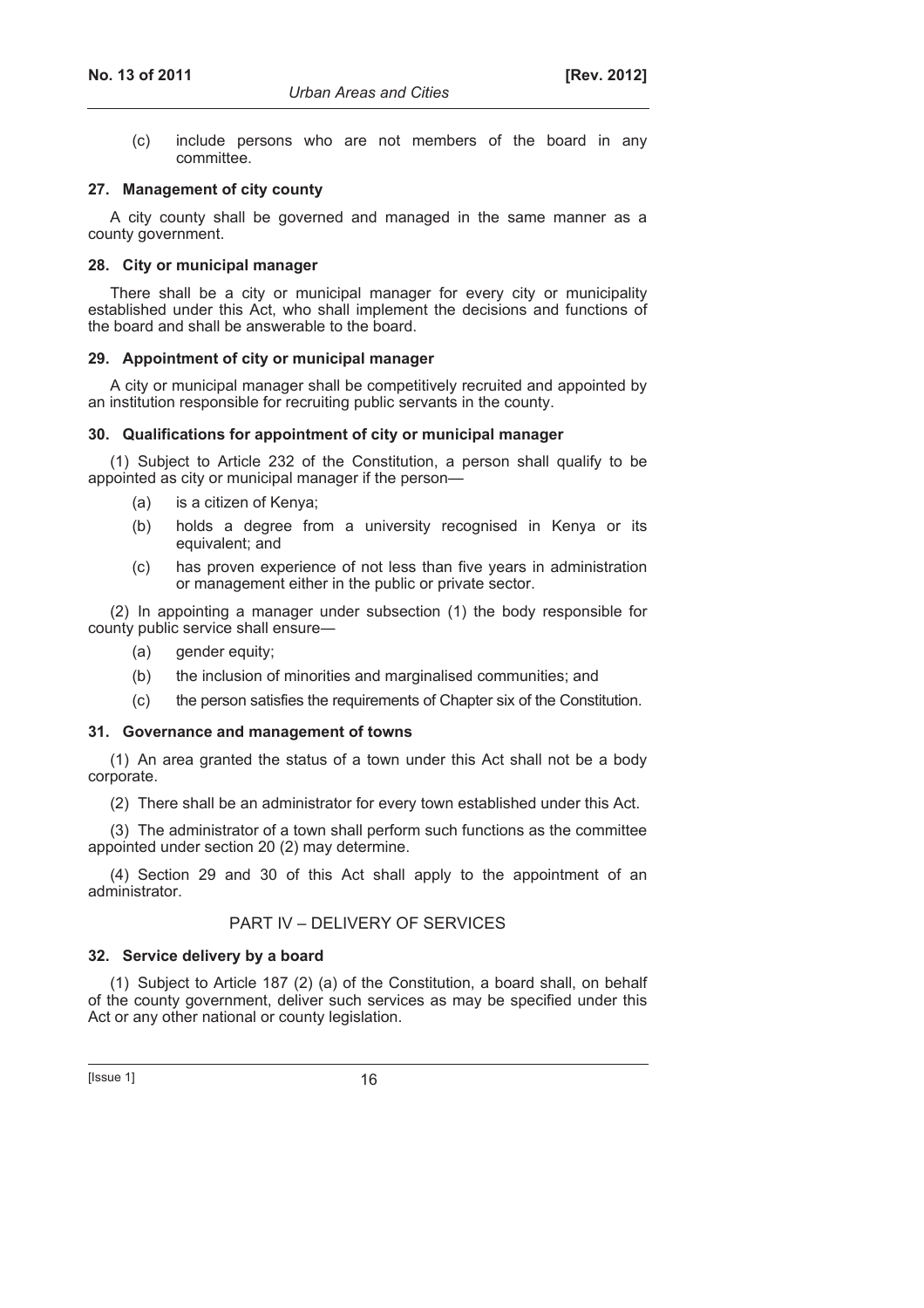(2) Subject to Article 176 (2) of the Constitution, a city or municipal board may, if it considers it necessary, establish operational sectors and service delivery entities, with the approval of the county executive committee, for the efficient carrying out of its functions and the delivery of the services within its area of jurisdiction.

(3) Subject to the provisions of this section, a county assembly may legislate on the set up and establishment of service delivery entities.

### **33. Partnership and joint ventures**

(1) A board may, in consultation with the county governor and with the approval of the county assembly, enter into partnership with a utility company either within or outside the county or internationally for the provision of social infrastructural services.

(2) For efficient service delivery, cities and municipalities may jointly provide cross-city and cross-municipality services and may, in that regard jointly finance the services.

(3) A board may, where it is of the opinion that a private sector entity is best able to provide a service, and with the approval of the county assembly, contract a private entity for purposes of delivering the services within its area of jurisdiction.

(4) Where a board decides to contract a private entity for the delivery of services, it shall do so in accordance with the Public Procurement and Disposal Act, 2005 (No. 3 of 2005).

### **34. Service delivery in towns**

The provisions of this Part shall, with necessary modifications, apply in the case of the delivery of services in towns by the town committee.

### **35. Objections by residents**

A resident may object to any partnership or joint venture under section 33 in accordance with the regulations made under this Act.

### PART V – INTEGRATED DEVELOPMENT PLANNING

### **36. Objectives of integrated urban areas and city development planning**

(1) Every city and municipality established under this Act shall operate within the framework of integrated development planning which shall—

- (a) give effect to the development of urban areas and cities as required by this Act and any other written law;
- (b) strive to achieve the objects of devolved government as set out in Article 174 of the Constitution:
- (c) contribute to the protection and promotion of the fundamental rights and freedoms contained in Chapter Four of the Constitution and the progressive realization of the socio-economic rights;
- (d) be the basis for—
	- (i) the preparation of environmental management plans;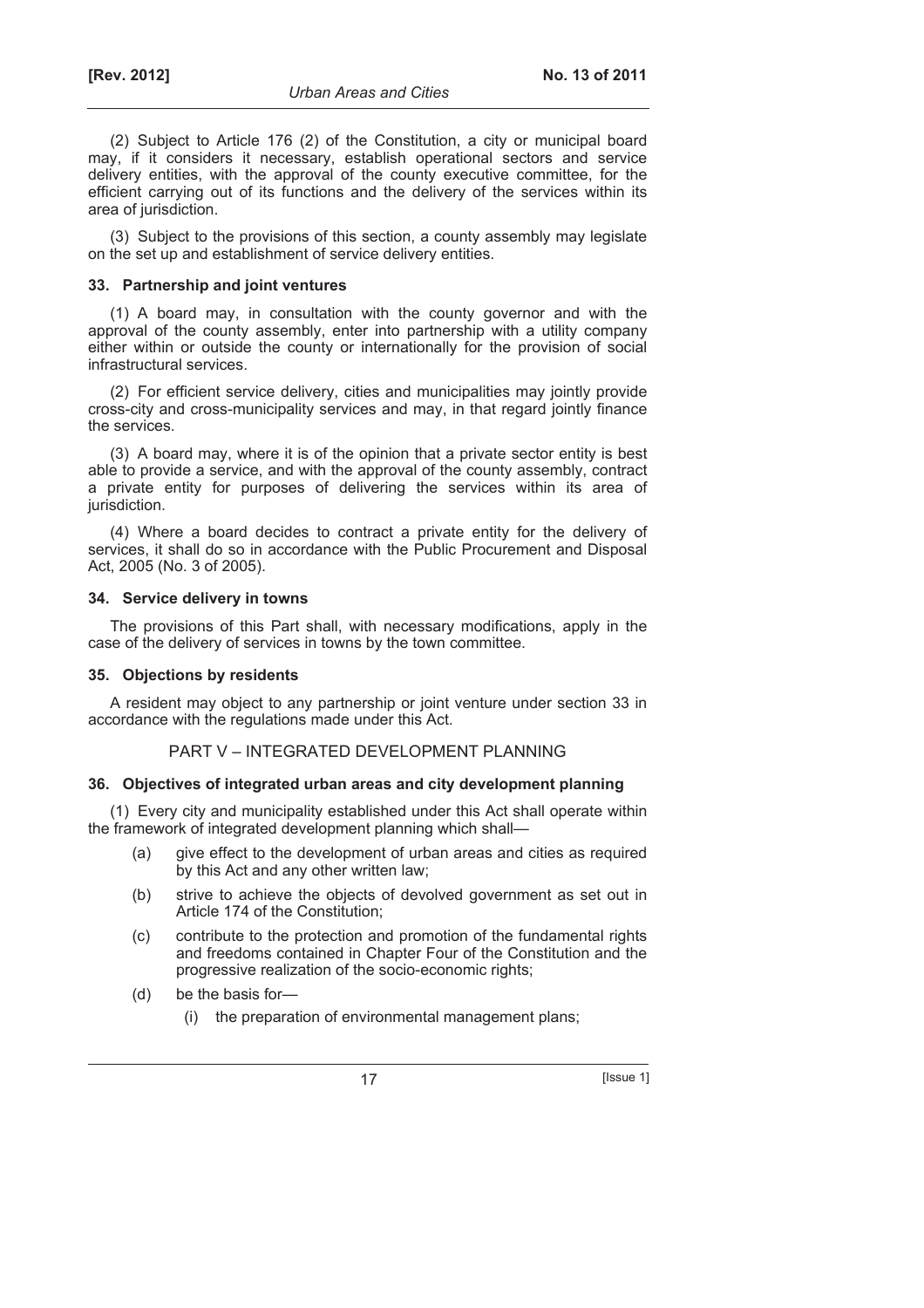- (ii) the preparation of valuation rolls for property taxation;
- (iii) provision of physical and social infrastructure and transportation;
- (iv) preparation of annual strategic plans for a city or municipality;
- (v) disaster preparedness and response;
- (vi) overall delivery of service including provision of water, electricity, health, telecommunications and solid waste management; and
- (vii) the preparation of a geographic information system for a city or municipality;
- (e) nurture and promote development of informal commercial activities in an orderly and sustainable manner;
- (f) provide a framework for regulated urban agriculture; and
- (g) be the basis for development control.

(2) In addition to the objectives set out in subsection (1), an integrated urban or city development plan shall bind, guide and inform all planning development and decisions and ensure comprehensive inclusion of all functions.

(3) A county government shall initiate an urban planning process for every settlement with a population of at least two thousand residents.

### **37. Plan to align to county government plans**

(1) A city or urban area integrated development plan shall be aligned to the development plans and strategies of the county governments.

#### **38. Preparation of integrated city or urban development plans**

A city or urban area shall prepare an integrated city or urban area development plan in accordance with the Third Schedule to this Act.

[Act No. 12 of 2012, Sch.]

### **39. Adoption of an integrated development plan**

(1) A board or town committee shall, within the first year of its election, adopt a single, inclusive strategic plan for the development of the city or urban area for which it is responsible.

(2) An integrated development plan adopted by a board or town committee under subsection (1) may be reviewed and amended during the term of the board or committee and shall remain in force until a new integrated urban area or city development plan is adopted by the succeeding board or town committee, but the incoming board or committee shall ensure that the viable projects are continued or completed.

(3) A city or urban area shall, within fourteen days of the adoption of its integrated development plan—

 (a) give notice of the adoption of the plan to the public in such manner as a board or committee may determine;

 $[|$ Ssue 1 $]$  18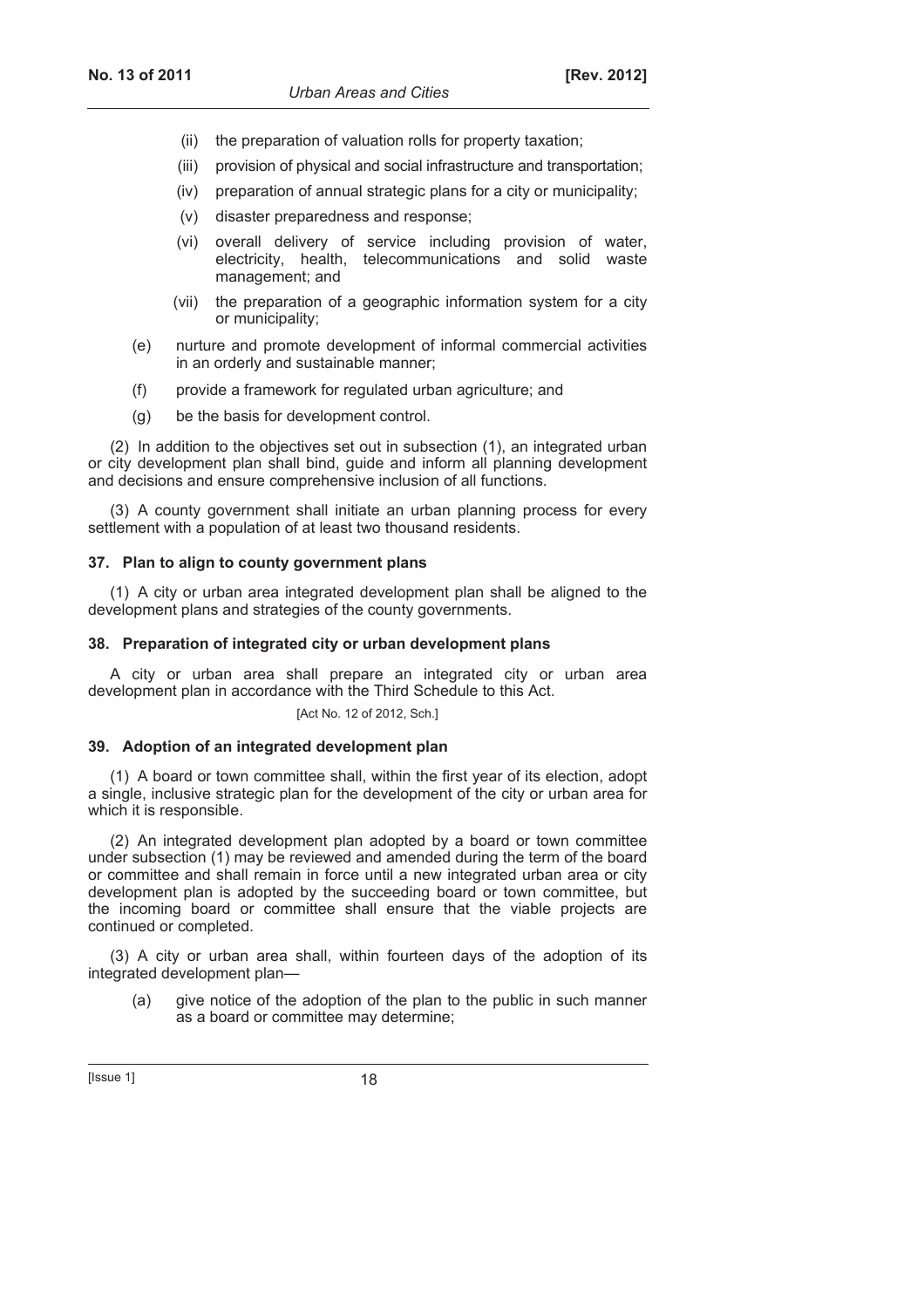- (b) inform the public that copies of or extracts from the plan are available for public inspection at specified places; and
- (c) provide a summary of the plan.

#### **40. Contents of integrated city and urban area development plan**

An integrated urban area or city development plan shall reflect—

- (a) a board's or committee's vision for the long term development of the city or urban area with special emphasis on the board's or committee's most critical development needs;
- (b) an assessment of the existing level of development in the city or urban area, including an identification of communities which do not have access to basic services;
- (c) the determination of any affirmative action measures to be applied for inclusion of communities referred to under paragraph (b) to access funds from the equilization funds;
- (d) the board's development priorities and objectives during its term in office, including its economic development objectives, community needs and its determination on the affirmative action in relation to the marginalised groups access to services;
- (e) a board's development strategies which shall be aligned with any national or county sectoral plans and planning requirements binding the city or municipality;
- (f) a spatial development framework which shall include the provision of basic guidelines for land use management system for the city or municipality;
- (g) a board's operational strategies;
- (h) applicable disaster management plans;
- (i) a regulated city and municipal agricultural plan;
- (j) a financial plan, which shall include budget projection for at least the next three years; and
- (k) the key performance indicators and performance targets.

### **41. Submission of integrated cities and municipal development plan to the county governor**

(1) The manager or administrator shall submit to the executive committee, a copy of the integrated development plan as adopted by the board or committee within twenty one days of the adoption or amendment.

(2) The copy of the integrated development plan submitted to the county executive committee shall be accompanied by—

- (a) a summary of the process of its formulation plan provided under this Part; and
- (b) a statement that the process has been complied with, together with any explanations that may be necessary to clarify the statement.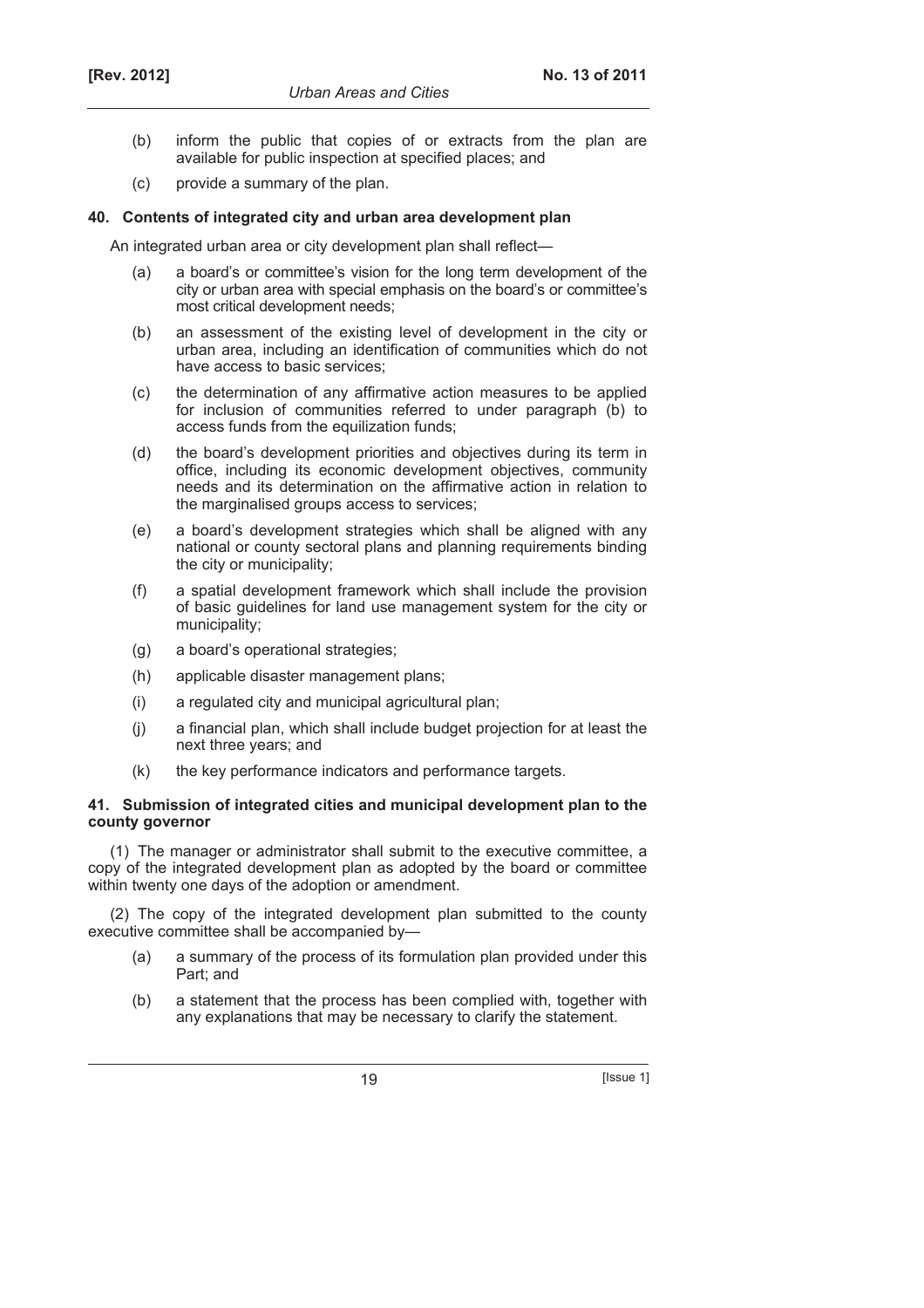(3) The county executive committee shall, within thirty days of receipt of a copy of the plan—

- (a) consider the integrated development plan and make recommendations; and
- (b) submit the plan to the county assembly for its approval.

#### **42. Annual review of integrated development plan**

A city or municipal board shall review its integrated development plan annually to assess its performance in accordance with performance management tools set by it under this Part, and may amend the plan where it considers it necessary.

### PART VI – FINANCIAL PROVISIONS

#### **43. Funds of a board**

(1) The funds of a board shall consist of—

- (a) monies allocated by a county assembly for the purposes of the management and service delivery of the board;
- (b) monies or assets that may accrue to the board in the course of the exercise of its powers or the performance of its functions under this Act; and
- (c) all monies or grants from any other legitimate source provided or donated to the board.

(2) Where an urban area or city enters into a joint venture with another entity, the monies allocated for the joint venture shall be determined by a joint budget.

(3) No payment shall be made out of the funds of a board or town committee unless it has been provided for in the approved annual or revised or supplementary estimates of expenditure and authorized by the board or town committee.

[Act No. 12 of 2012, Sch.]

### **44. Financial year**

The financial year of a board or town committee shall be the period of twelve months ending on the thirtieth June in each year.

### **45. Annual estimates**

(1) Three months before the commencement of each financial year, a board or town committee shall cause to be prepared estimates of the revenue and expenditure of a board or town committee for that year.

(2) The annual estimates shall make provision for all the estimated revenue and expenditure of the board for the financial year to which it relates.

(3) The annual estimates shall be tabled before the board or town committee for adoption and approval.

(4) The annual estimates approved by the board or town committee under subsection (3) shall be submitted to the county governor for submission to the county assembly for its approval.

 $[|$  Issue 1 $]$  20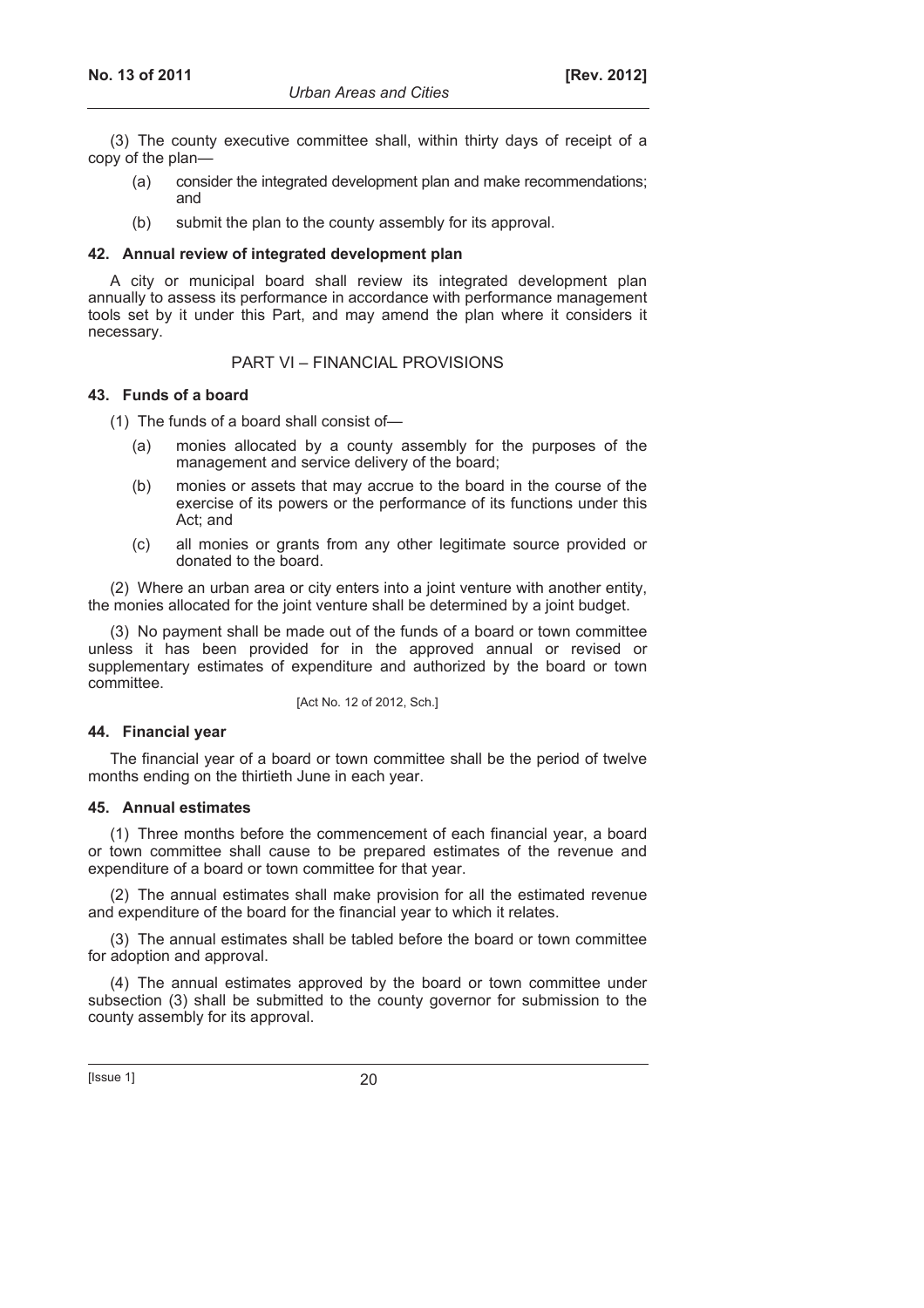### **46. Accounts and audit**

(1) The board or town committee shall cause to be kept all proper books and records of account of its income, expenditure, assets and liabilities.

(2) Within a period of three months after the end of each financial year, the board or town committee shall submit to the County Executive Committee its accounts for that year for transmission to the Auditor-General together with—

- (a) a statement of the income and expenditure of a board for that year; and
- (b) a statement of the assets and liabilities of a board on the last day of that financial year.

(3) The Auditor-General shall prepare a financial audit as required under the Public Audit Act, 2003 (No. 12 of 2003) or its successor and shall forward a copy of the report to the relevant board and the County Executive Committee in respect of which the audit report is made.

# **47. Audit report to be laid before board or town committee**

(1) As soon as is practicable, and in any event not later than thirty days from the date of receipt of the audit report together with the annual statements and abstracts of accounts, the manager or administrator shall―

- (a) lay the documents before the board or town committee for consideration; and
- (b) make them available to any resident of the area within the jurisdiction of the board, upon application and payment of the prescribed fee.

(2) Where the manager or the administrator of a board fails to table the report as required under this section, that report shall be laid by any other person authorised by the county governor.

### **48. Display of audited financial statement**

The board shall cause its audited annual financial statement to be posted in full in a conspicuous place in the board's offices, or in two widely circulated newspapers and, on the board's website.

### **49. Pension Schemes**

All officers of a board shall, on the commencement of this Act, subscribe to an existing pension scheme approved by the Retirement Benefits Authority.

[Act No. 12 of 2012, Sch.]

# PART VII – MISCELLANEOUS PROVISIONS

# **50. Disclosure of personal interest by officers**

If it comes to the knowledge of an officer employed by a board that a bargain, contract or arrangement in which he or she has any direct or indirect pecuniary interest (other than a bargain, contract or arrangement to which he or she is a party) has been or is proposed to be made or entered into by the board, that officer shall as soon as practicable give notice in writing to the board disclosing the fact that he or she has interest therein.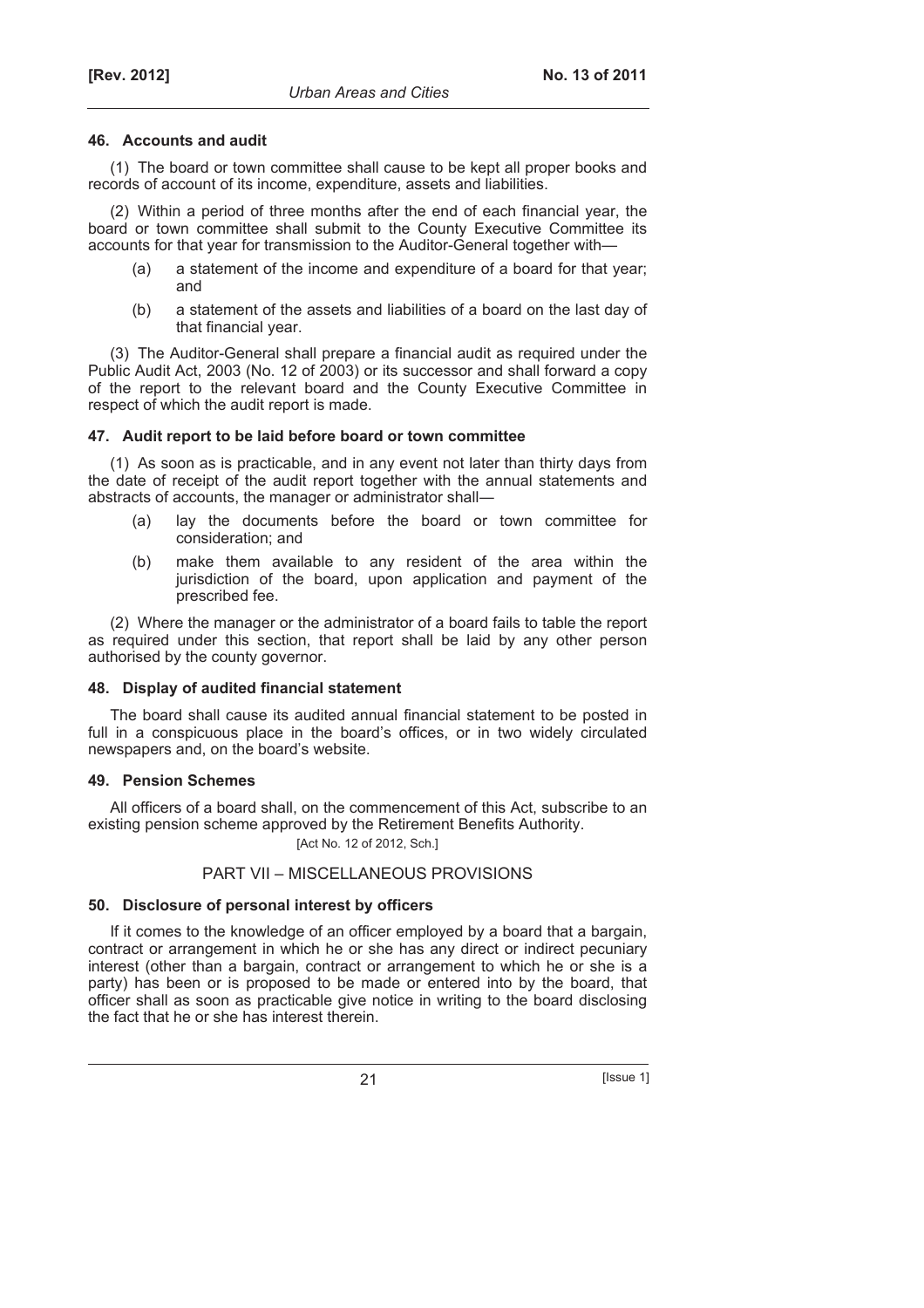### **51. Board to furnish county executive with copies of proceedings**

Every board shall furnish the county executive committee and any other person as the county executive committee may designate, with certified copies  $of$ 

- (a) any proceedings or minutes of the board or its committees within twenty one days after the confirmation of the minutes;
- (b) records of any of its accounts; and
- (c) reports, statistics and documents as the county executive committee may require.

# **52. Protection against personal liability**

(1) No act, matter or thing done or omitted to be done by—

- (a) the chairperson or vice chairperson of the board of a city or municipality;
- (b) any member of a board or its management or committee;
- (c) any member of staff or other person in the service of city or municipal board; or
- (d) any person acting under the direction of a board,

shall, if that act, matter or thing was done or omitted to be done in good faith in the execution of a duty or under direction, render that member or person personally liable to any civil action, claim or demand.

(2) Notwithstanding the provisions of subsection (1), a person who misappropriates, or authorises the use of funds contrary to existing law or instructions shall be accountable for any loss arising from that use and shall be required to make good the loss even if that person has ceased to hold office.

#### [Act No. 12 of 2012, Sch.]

# **53. Regulations**

(1) The Cabinet Secretary may make regulations, for the better carrying out of the provisions of this Act, or for prescribing anything which is required to be prescribed under this Act.

(2) Regulations made under this section shall be tabled before the Senate for approval, and shall not take effect until such approval is obtained.

### PART VIII – TRANSITIONAL PROVISIONS

### **54. Assessment and classification of existing urban areas and cities**

(1) During the transition period assessment shall be undertaken on the existing urban areas and cities in order to ascertain whether they meet the criteria for classification as urban areas or cities under this Act, and shall be classified accordingly.

# **55. Rights and liabilities**

All rights, assets and liabilities accrued in respect of the properties vested in the local authorities established under the Local Government Act (Cap. 265) which shall stand repealed after the first election under the Constitution shall be dealt with as provided by law.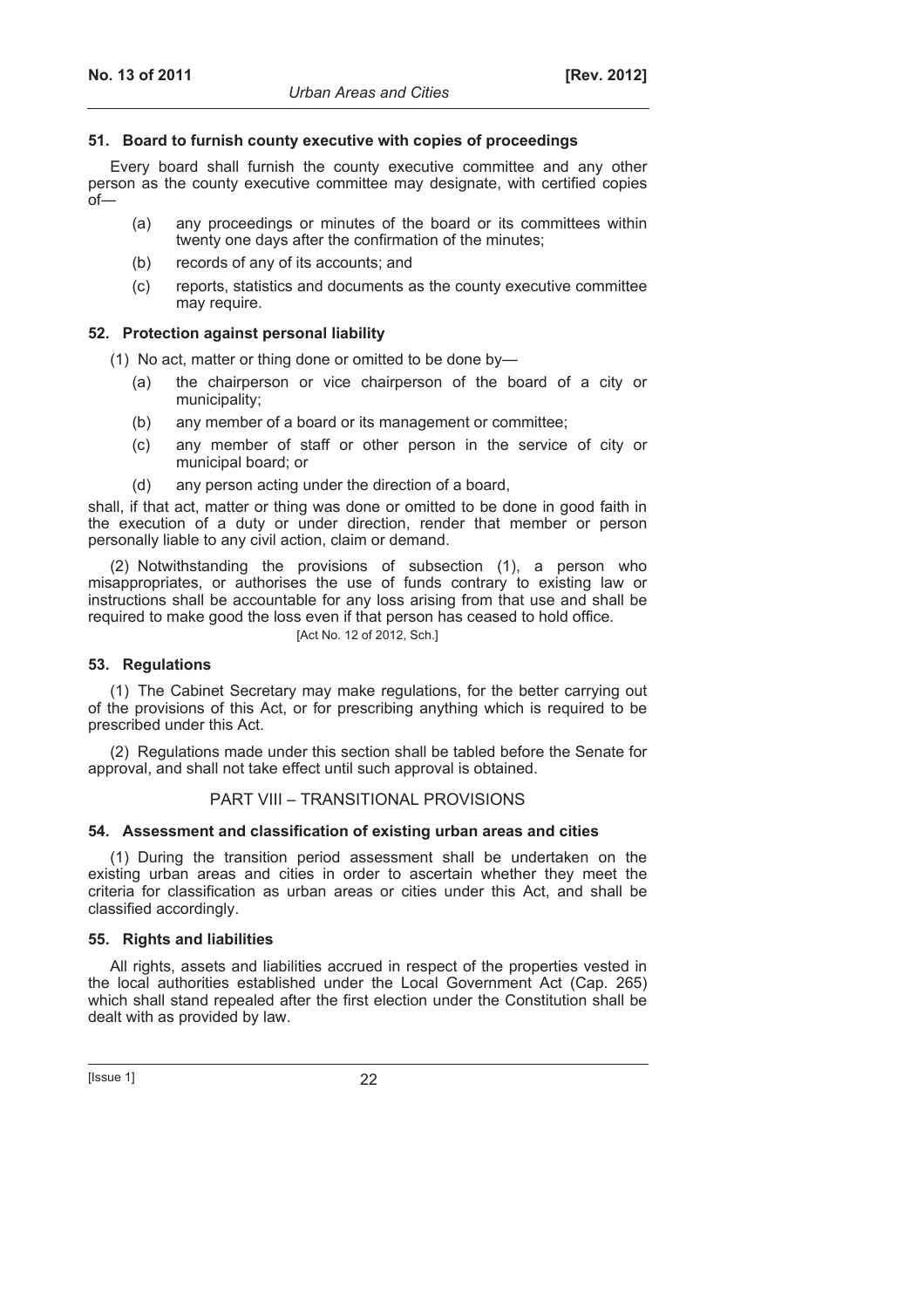### **56. Existing bye-laws and orders of local authorities**

All directions, resolutions, orders and authorizations given by by-laws made, and licenses or permits issued by the local authorities established, under the Local Government Act and subsisting or valid immediately before the commencement of this Act shall be deemed to have been given, issued or made by the boards established pursuant to this Act, as the case may be, until their expiry, amendment or repeal.

#### **57. Staff, officers, etc.**

(1) Every person who, immediately before the commencement of this Act was an officer, agent or member of staff appointed, seconded or otherwise employed by a local authority shall, on the commencement of this Act be seconded or otherwise deployed as may be provided by law.

### **58. Existing contracts, etc.**

(1) Any act, matter or thing lawfully done by any local authority before the commencement of this Act and any contract, arrangement, agreement, settlement, trust, bequest, transfer, division, distribution or succession affecting any service delivery, trade of any form, sale or dealings on land or any other matter affecting assets, liabilities or property belonging to any local authority whether moveable, immoveable or intellectual property shall, unless and until affected by the operation of this Act, continue in force and be vested in a body established by law.

### **59. Pending actions and proceedings**

Any legal right accrued, cause of action commenced in any court of law or tribunal established under any written law in force, or any defence, appeal, or reference howsoever filed by or against any local authority shall continue to be sustained in the same manner in which they were prior to the commencement of this Act against a body established by law.

### **60. Municipalities of Mombasa and Kisumu**

Notwithstanding any other provisions of this Act, the municipalities of Mombasa and Kisumu existing immediately before the commencement of this Act shall be deemed to be cities established under this Act.

**SCHEDULES** 

FIRST SCHEDULE

[Section 5.]

# CLASSIFICATION OF CITIES AND TOWNS BY SERVICES

In classifying an area as a city, municipality or town, regard shall be had to the ability to provide the following services:

*City –* (*Population at least 500,000*)

Planning and Development Control

23 **Issue 1**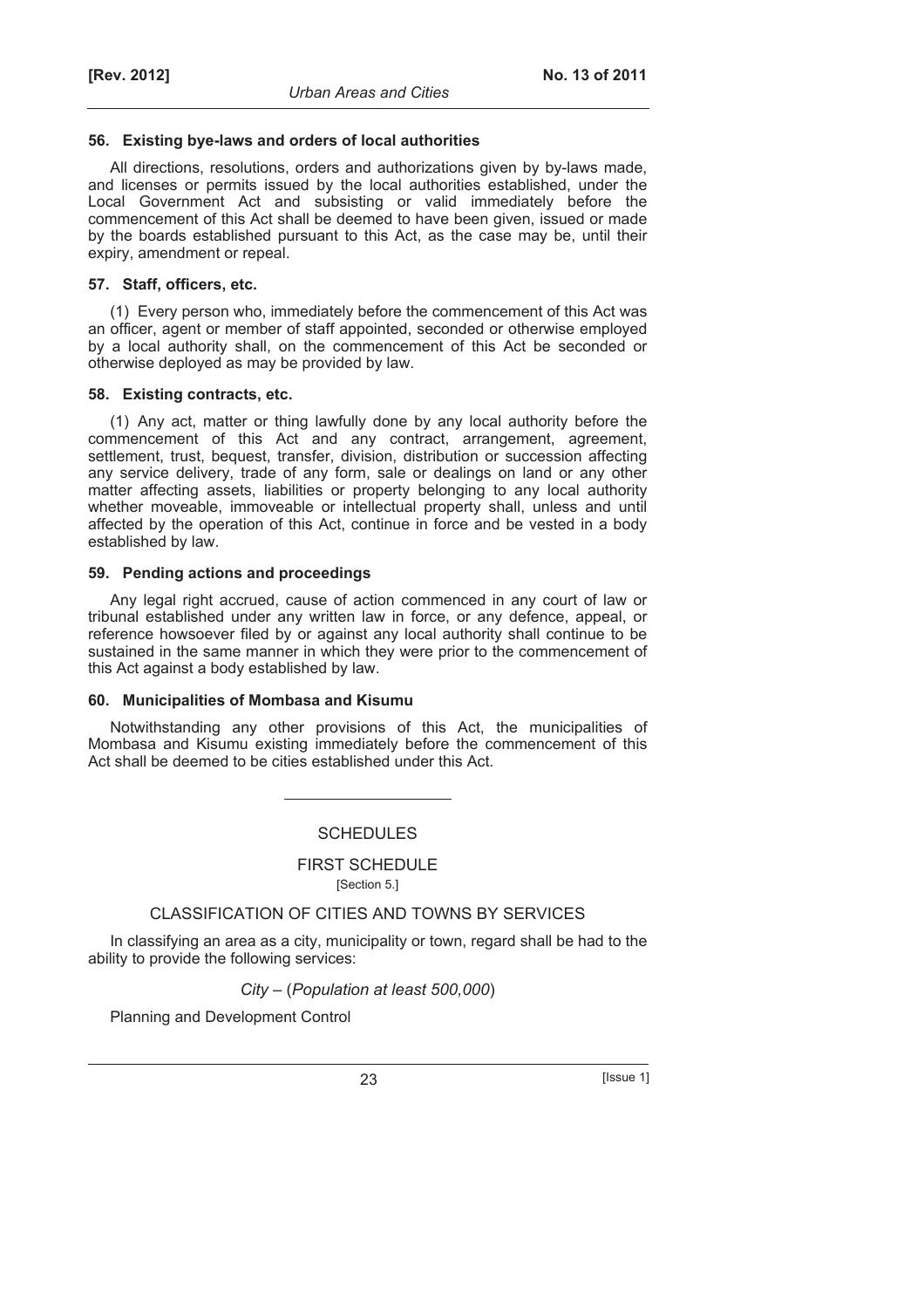Traffic Control and Parking

Water and Sanitation

Street Lighting

Outdoor Advertising

Cemeteries and Crematoria

Public Transport

Libraries

Storm Drainage

Ambulance Services

Heath Facilities

Fire Fighting and Disaster Management

Control of Drugs

Sports and Cultural Activities

Electricity and Gas Reticulation

Abattoirs

Refuse Collection

Solid waste management

Air pollution

Child Care Facilities

Pre-Primary Education

Local Distributor Roads

Conference Facilities

Community Centres

Five Star Hotel

Guest Houses

National Hospital

Referral hospital

County Hospital

**University** 

Constituent University Campuses

Polytechnic

Training Institution

National School

County School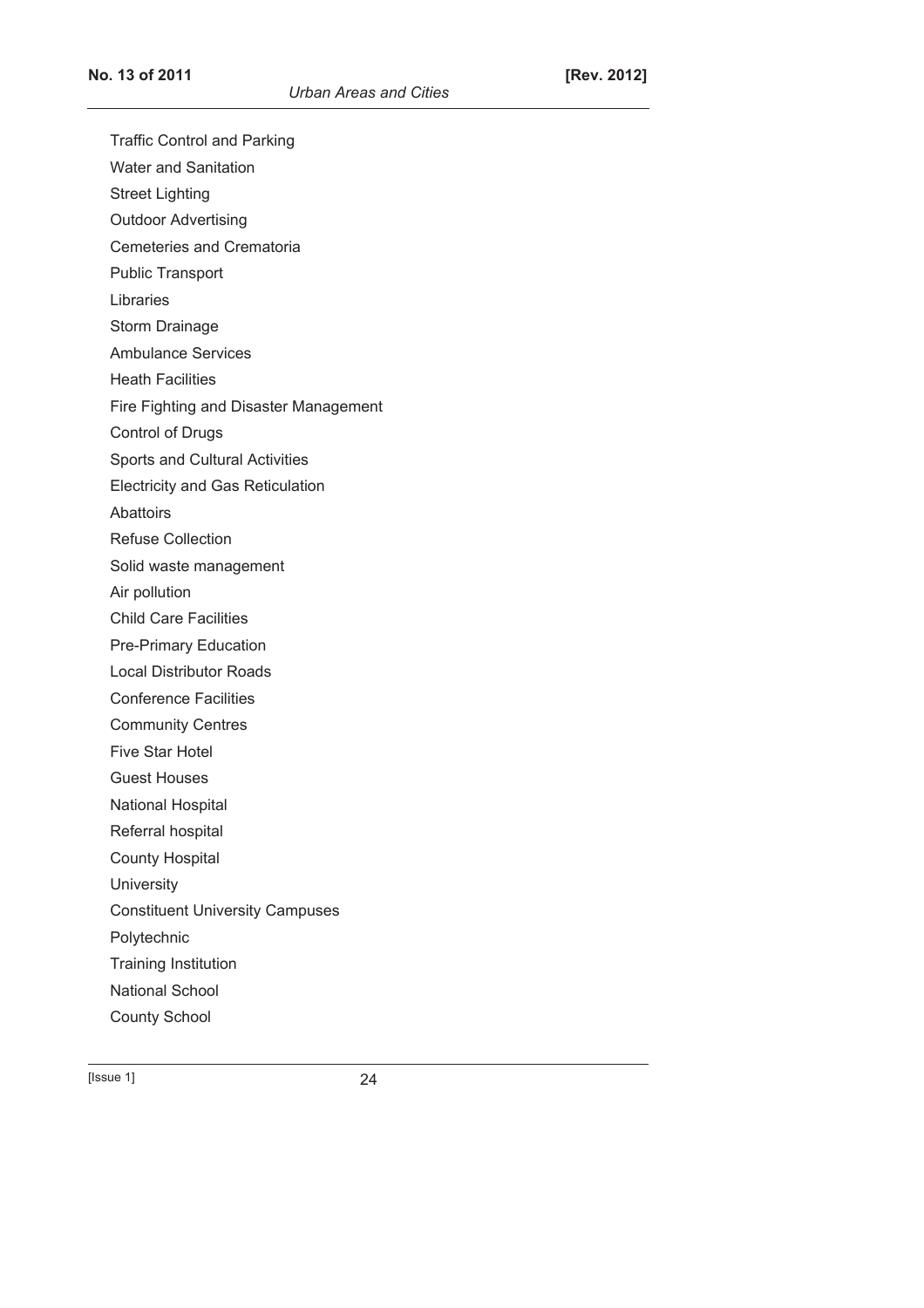Stadium

National Stadium

International Airport

Airport

Airstrip

National Theatre

**Theatre** 

Library Service

Administrative Seat

Financial Hub

Diplomatic Hub

**Consulate** 

Museum

Historical Monument

Fire Station

Emergency Postal services

National TV station

National Radio Station

Regional Radio Station

Community Radio

Casinos

Funeral Parlour

**Cemetery** 

Recreational Parks

Management of Markets

Marine Water front

Animal control and welfare

Religious Institution

*Municipality –* (*Population at least 250,000*)

Planning and Development Control

Traffic Control and Parking

Water and Sanitation

Street Lighting

Outdoor Advertising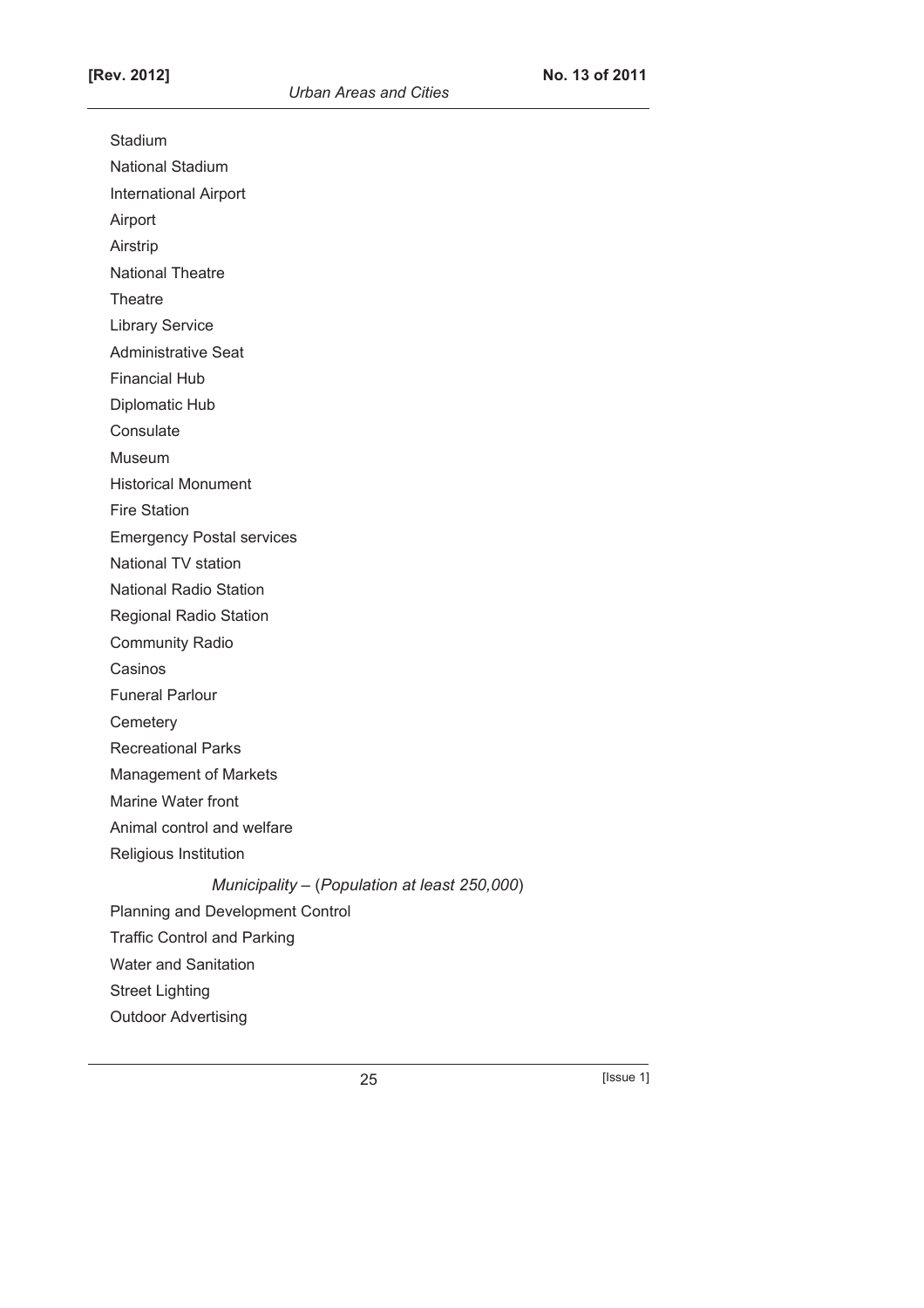| <b>Cemeteries and Crematoria</b>        |  |  |
|-----------------------------------------|--|--|
| <b>Public Transport</b>                 |  |  |
| Libraries                               |  |  |
| Storm Drainage                          |  |  |
| <b>Ambulance Services</b>               |  |  |
| <b>Heath Facilities</b>                 |  |  |
| Fire Fighting and Disaster Management   |  |  |
| <b>Control of Drugs</b>                 |  |  |
| Sports and Cultural Activities          |  |  |
| <b>Electricity and Gas Reticulation</b> |  |  |
| Abattoirs                               |  |  |
| <b>Refuse Collection</b>                |  |  |
| Solid waste management                  |  |  |
| Air noise                               |  |  |
| <b>Child Care Facilities</b>            |  |  |
| <b>Pre-Primary Education</b>            |  |  |
| <b>Local Distributor Roads</b>          |  |  |
| <b>Conference Facilities</b>            |  |  |
| <b>Community Centres</b>                |  |  |
| <b>Hotel Homestays</b>                  |  |  |
| <b>Guest Houses</b>                     |  |  |
| <b>County Hospital</b>                  |  |  |
| <b>Constituent University Campuses</b>  |  |  |
| Polytechnic                             |  |  |
| <b>Training Institution</b>             |  |  |
| National School                         |  |  |
| <b>County School</b>                    |  |  |
| <b>Municipal Stadium</b>                |  |  |
| Stadium                                 |  |  |
| Airport                                 |  |  |
| Airstrip                                |  |  |
| <b>National Theatre</b>                 |  |  |
| Theatre                                 |  |  |
| <b>Library Service</b>                  |  |  |
|                                         |  |  |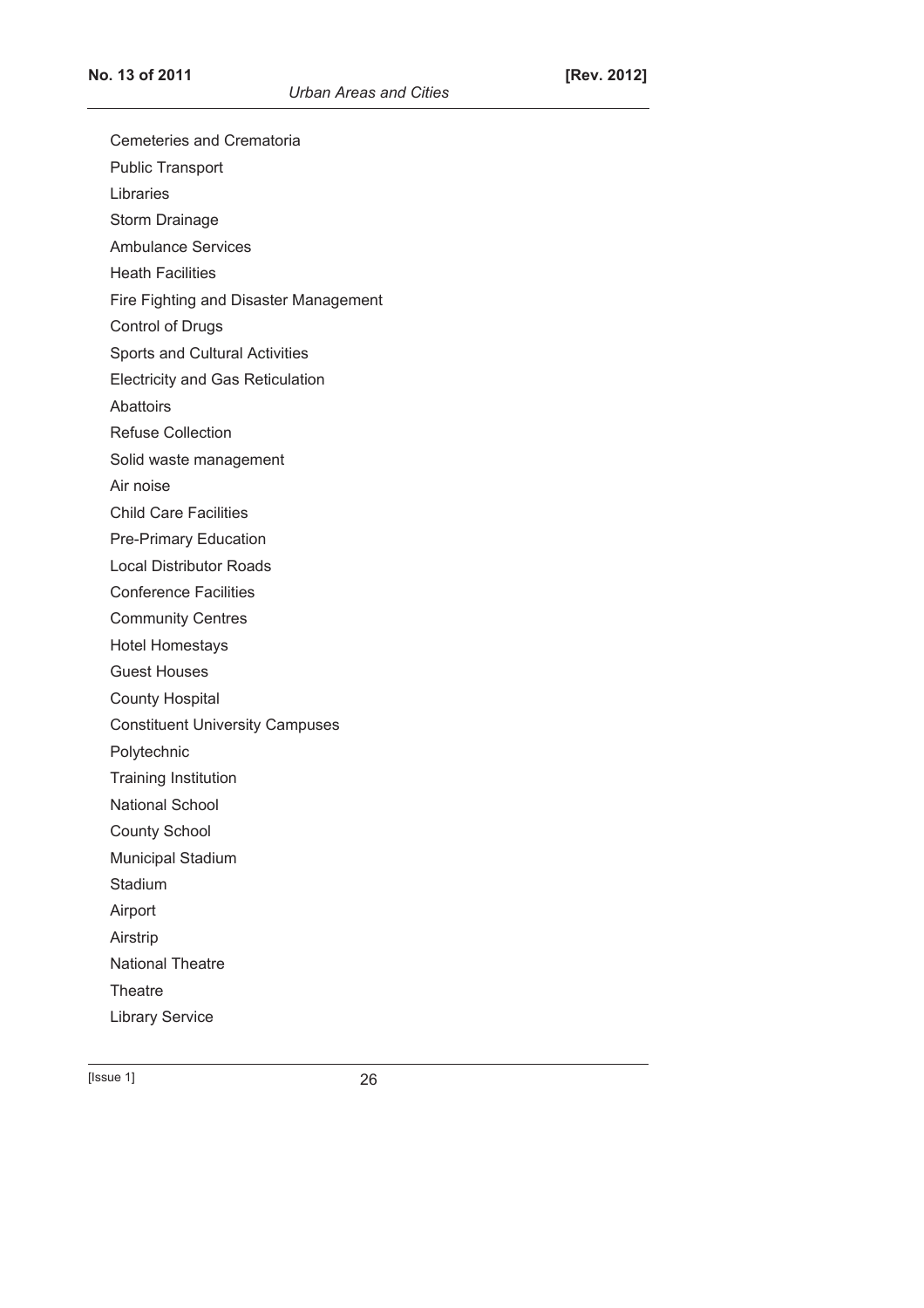Administrative Seat

Financial Hub

Museum

Historical Monument

Fire Station

Emergency Preparedness

Postal services

National TV station

National Radio Station

Regional Radio Station

Community Radio

Casinos

Funeral Parlour

**Cemeterv** 

Recreational Parks

Management of Markets

Marine Water front

Animal control and welfare

Religious Institution

Organised Public Transport

*Town—(Population at least 10,000)* 

Street Lighting Cemeteries and Crematoria Libraries Heath Facilities Sports and Cultural Activities Abattoirs Refuse Collection Solid waste management Air noise Child Care Facilities Pre-Primary Education

Community Centres

Guest Houses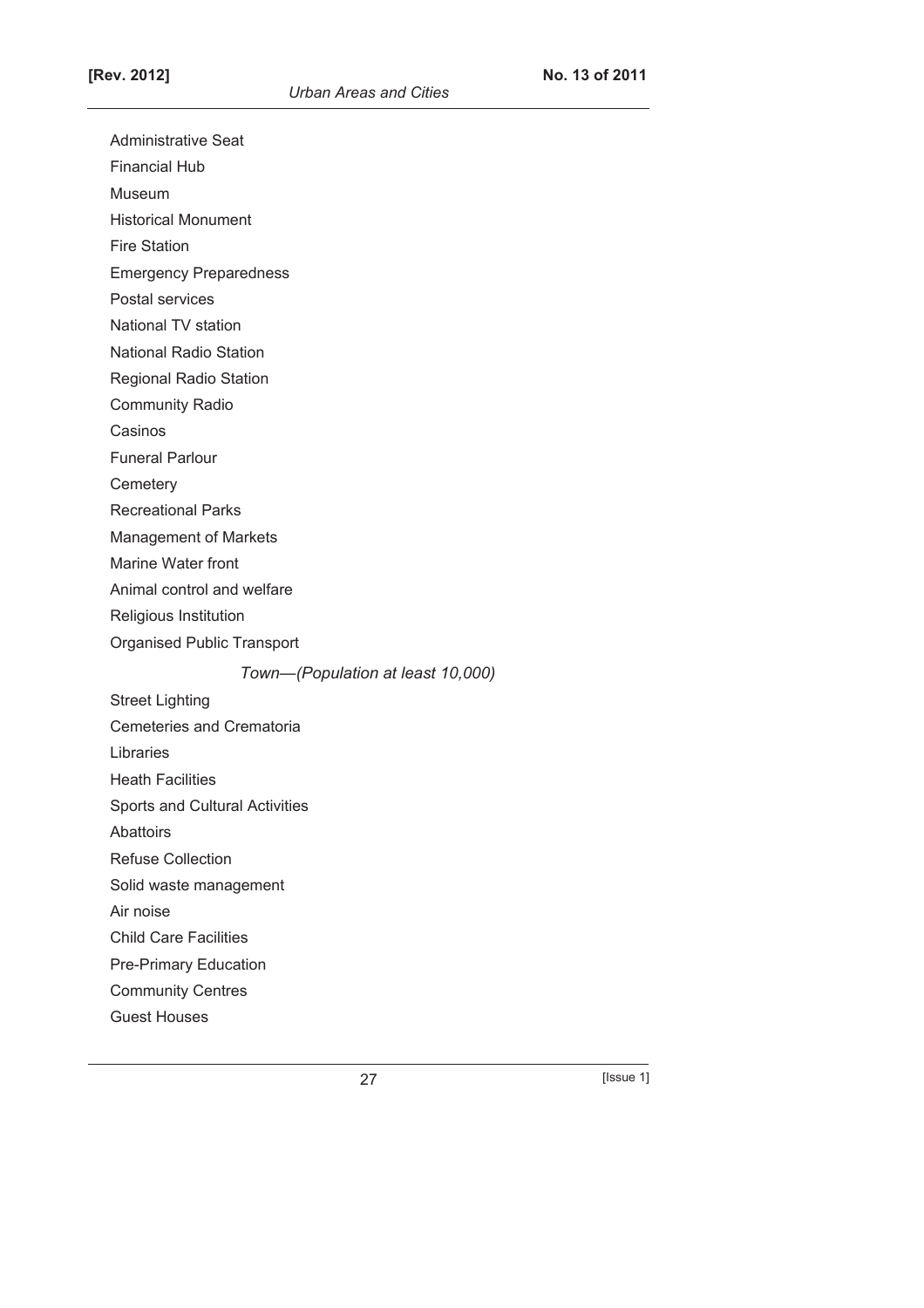Homestays

Polytechnic

Training Institution

County School

Airstrip

Unclassified roads

Museum

Historical Monument

Postal services

Regional Radio Station

Community Radio

Funeral Parlour

**Cemetery** 

Recreational Parks

Management of Markets

Marine Water front

Animal control and welfare

Religious Institution

SECOND SCHEDULE [Section 22.] [Act No. 12 of 2012, Sch.]

### RIGHTS OF, AND PARTICIPATION BY RESIDENTS IN AFFAIRS OF THEIR CITY OR URBAN AREA

# **1. Rights and duties of residents**

(1) Subject to paragraph (2), residents of a city or urban area have the right to—

- (a) contribute to the decision-making processes of the city or urban area by submitting written or oral presentations or complaints to a board or town committee through the city or municipal manager or town administrator;
- (b) prompt responses to their written or oral communications;
- (c) be informed of decisions of a board or town committee, affecting their rights, property and reasonable expectations;
- (d) regular disclosure of the state of affairs of the city or urban area, including its finances;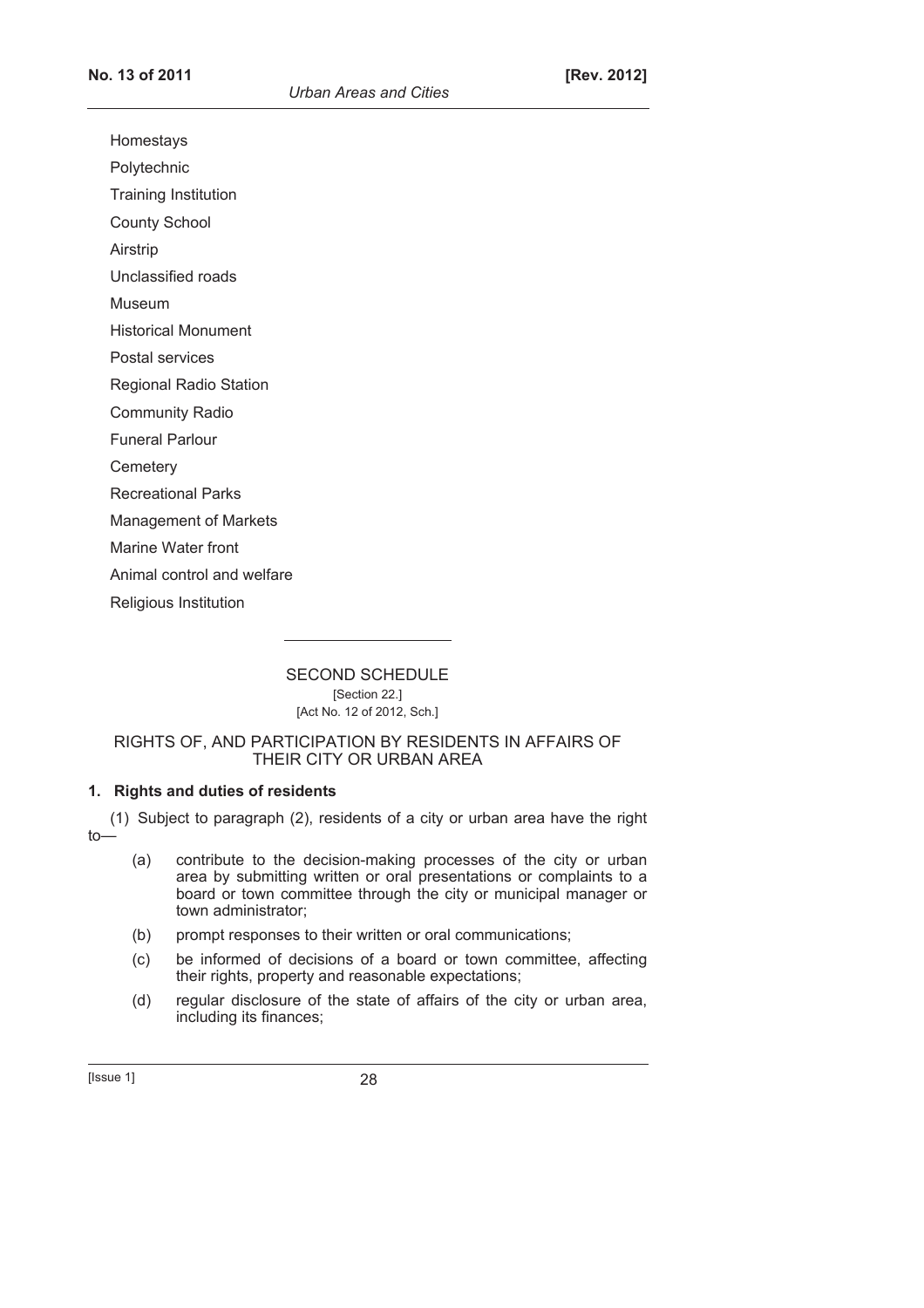- (e) demand that the proceedings of a board or town committee and its committees or sub committees be—
	- (i) conducted impartially and without prejudice; and
	- (ii) untainted by personal self-interest;
- (f) the use and enjoyment of public facilities; and
- (g) have access to services which the city or urban area provides.

### **2. Participation by residents**

(1) A city or urban area shall develop a system of governance that encourages participation by residents in its affairs, and shall for that purpose—

- (a) create appropriate conditions for participation in—
	- (i) the preparation, implementation and review of the integrated development plan;
	- (ii) the establishment, implementation and review of its performance management system;
	- (iii) the monitoring and review of its performance, including the outcomes and impact of its performance;
	- (iv) the preparation of its budget; and
	- (v) making of strategic decisions relating to delivery of service;
- (b) contribute to building the capacity of—
	- (i) the residents to enable them participate in the affairs of the city or urban area; and
	- (ii) members of the board or town committee and staff to foster community participation;
- (c) apply its resources, and allocate funds annually as may be appropriate for the implementation of paragraphs (a) and (b); and
- (d) establish appropriate mechanisms, processes and procedures for—
	- (i) the receipt, processing and consideration of petitions and complaints lodged by residents;
	- (ii) petitions and public comments procedures, when appropriate;
	- (iii) notification of public meetings and hearings organised by a board or town committee;
	- (iv) consultative sessions with locally recognized resident organisations; and
	- (v) reporting to the residents.

(2) The provisions of paragraph (1) shall not be construed as permitting interference with a board's or town committee's right to govern and exercise its functions.

(3) When establishing mechanisms, processes and procedures under subsection (1), the city or urban area shall take into account the special needs of—

- (a) people who cannot read or write;
- (b) people with disabilities;